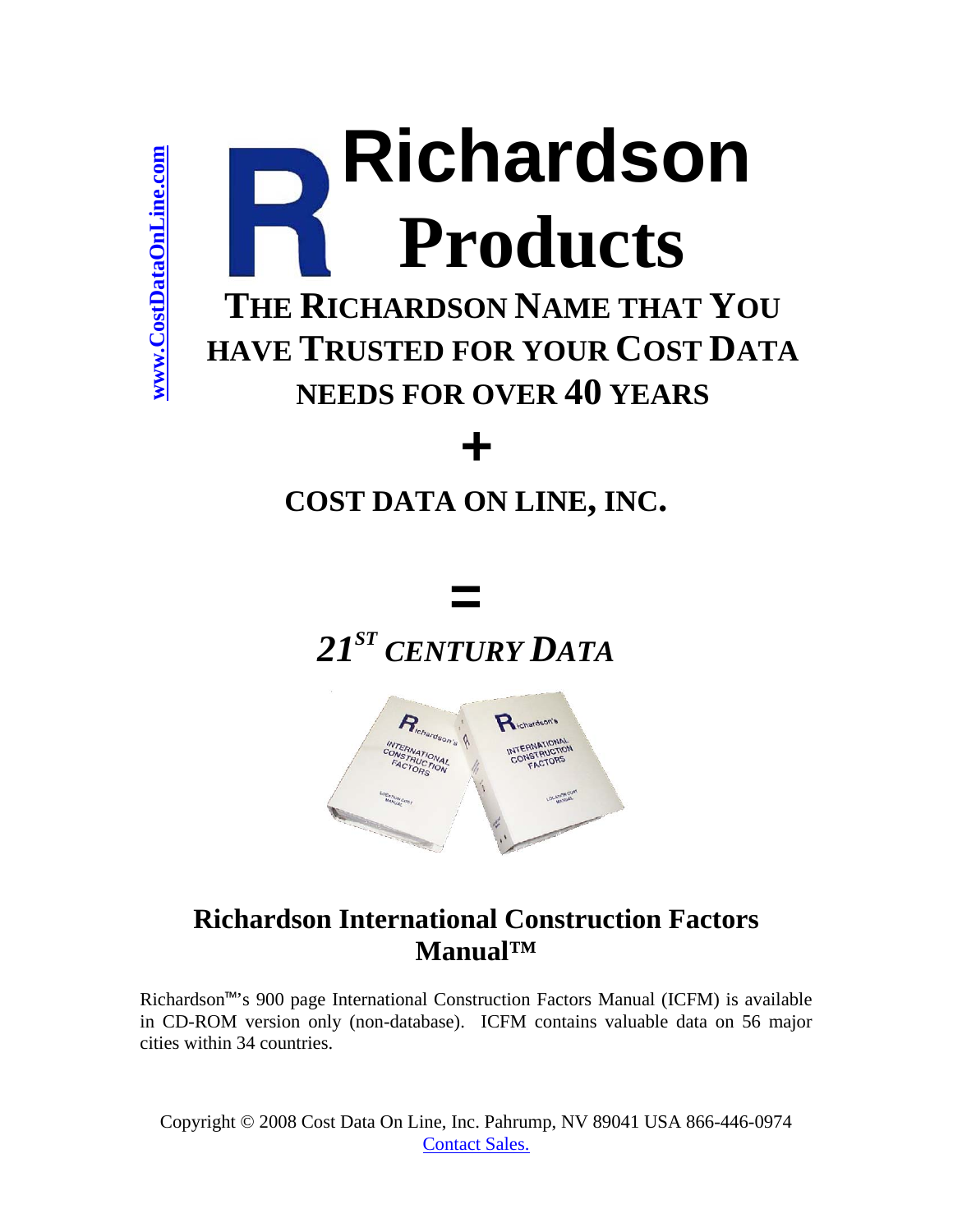We have included a vast amount of information on the structure of the Governments, Economies, Taxes, Foreign Business Relations, Customs & Holidays, Employment Laws, Unemployment Rates, Weather, Geography, Crew and Wage Rates, Labor Productivity Factors, Shipping Costs, Trade Regulations, Environmental Issues and Import Duties.

Also included are developed construction cost factors formulas, cost and availability of local skilled labor, currency exchange rates, climate, natural resources, land area and uses, population and demographics, national holidays and much more general information. ICFM provides formulas to be used to adjust US-based estimates for process plant industry construction to these 34 countries.

**Sales@CostDataOnLine.com**

**Support@CostDataOnLine.com**

**Sales Phone (866) 446 0974 (928) 227 0934 Support Phone (912) 386 0189 Fax (928) 445 2668**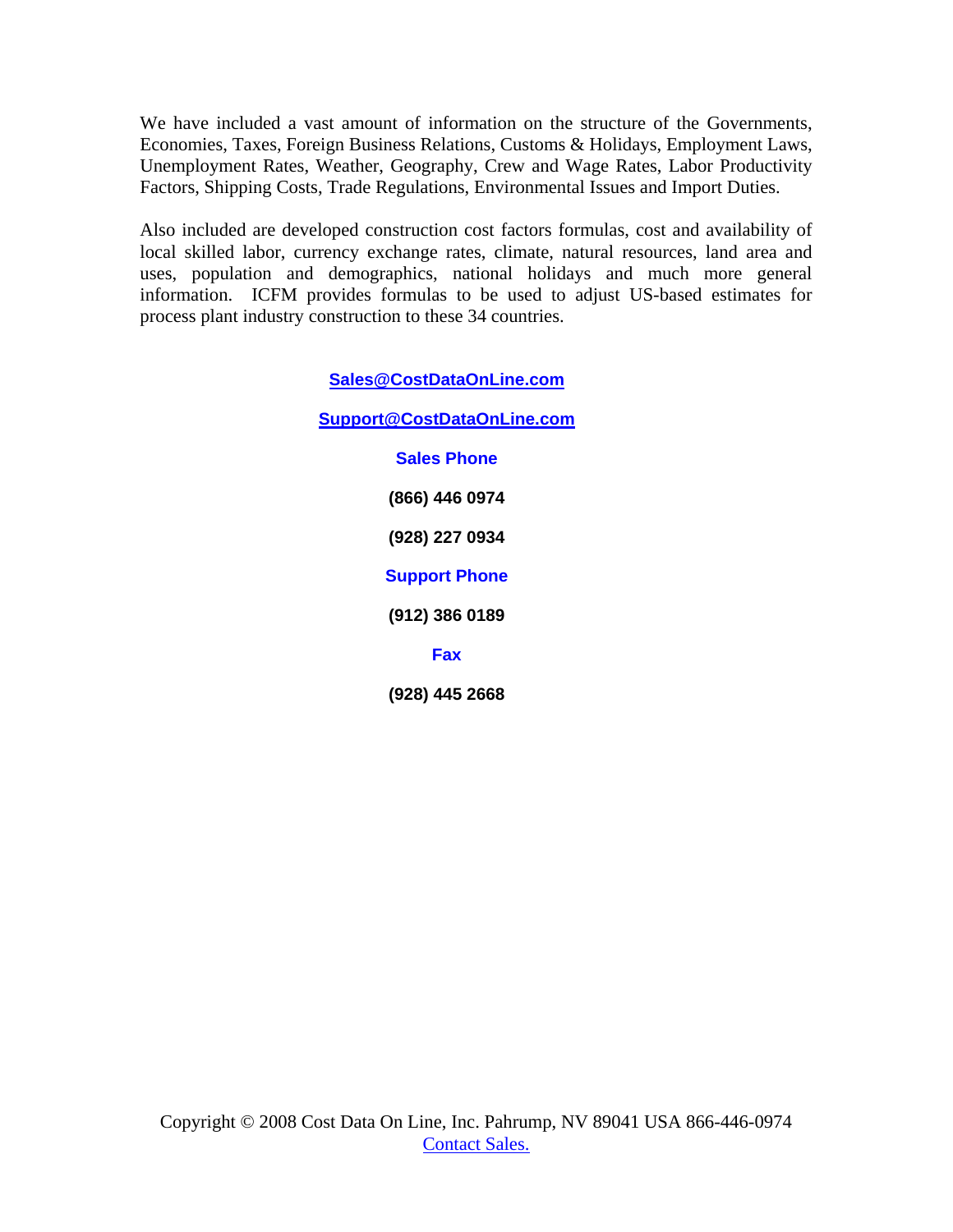

 $\leftarrow$ 

 $\rightarrow$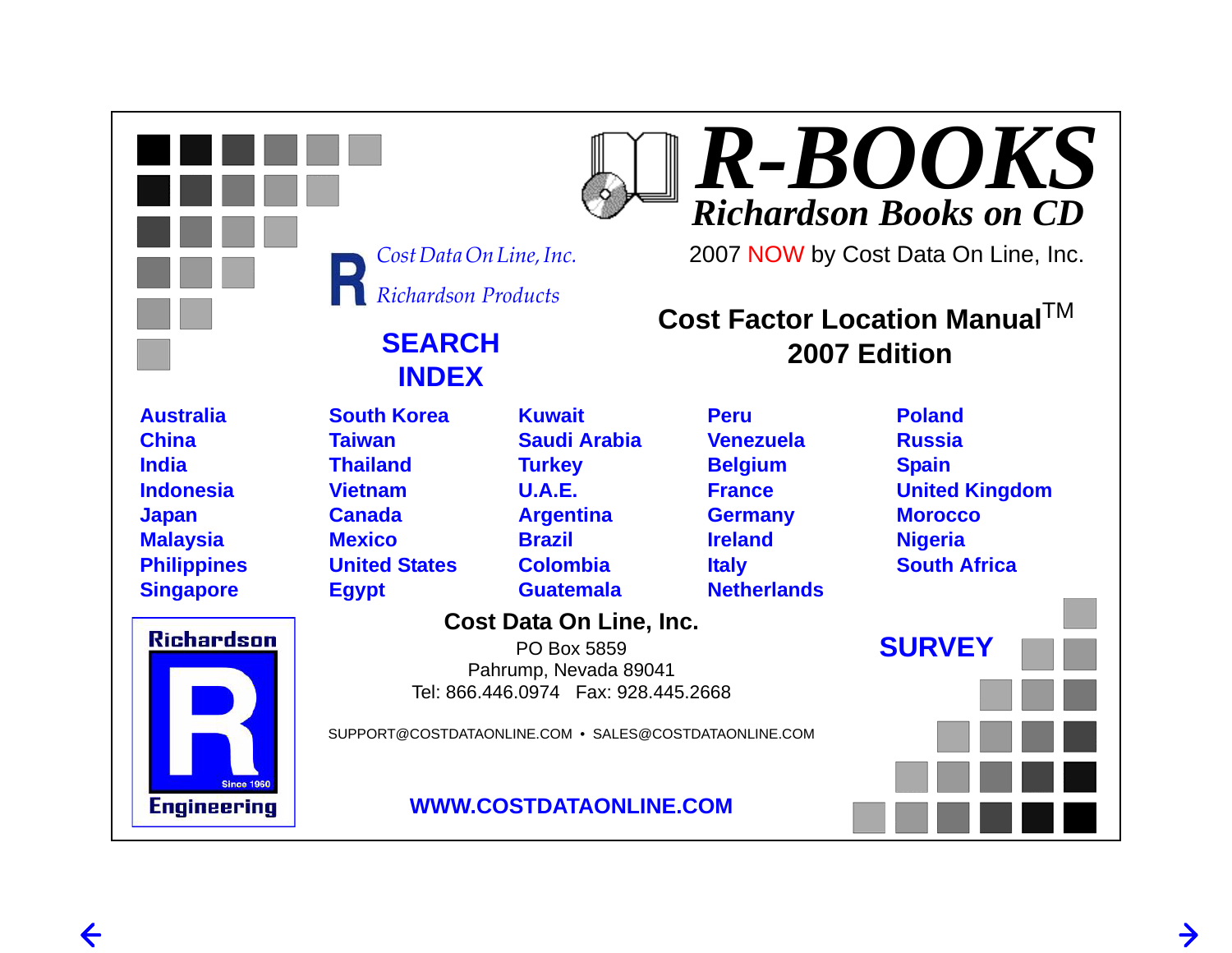## **INTERNATIONAL CONSTRUCTION FACTOR MANUAL**

#### **PREPARED & PUBLISHED BY:**

COST DATA ON LINE, INC. PO Box 5859 Pahrump, Nevada 89041 Tel: (866) 445-0974 Fax: (928) 445-2668 www.costdataonline.com © COPYRIGHT 2007, COST DATA ON LINE, INC.

**CDOL Richardson Cost Factors - Location Cost Manual** 

→

© 2007, Cost Data On Line, Inc.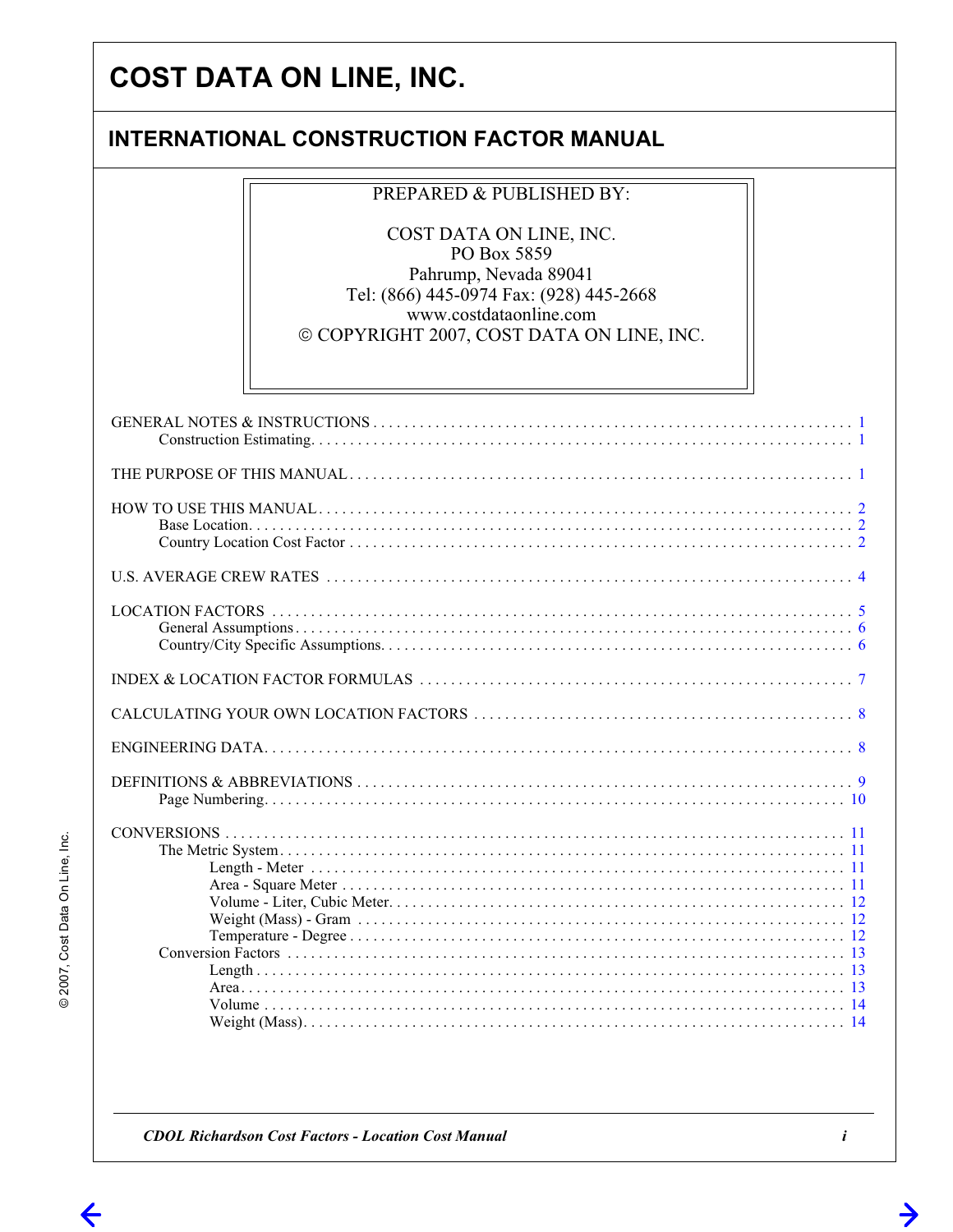#### **INTERNATIONAL CONSTRUCTION FACTOR MANUAL**

#### LOCATION COST FACTORS STATUS BY COUNTRY (AS THE BASE)

 $\leftarrow$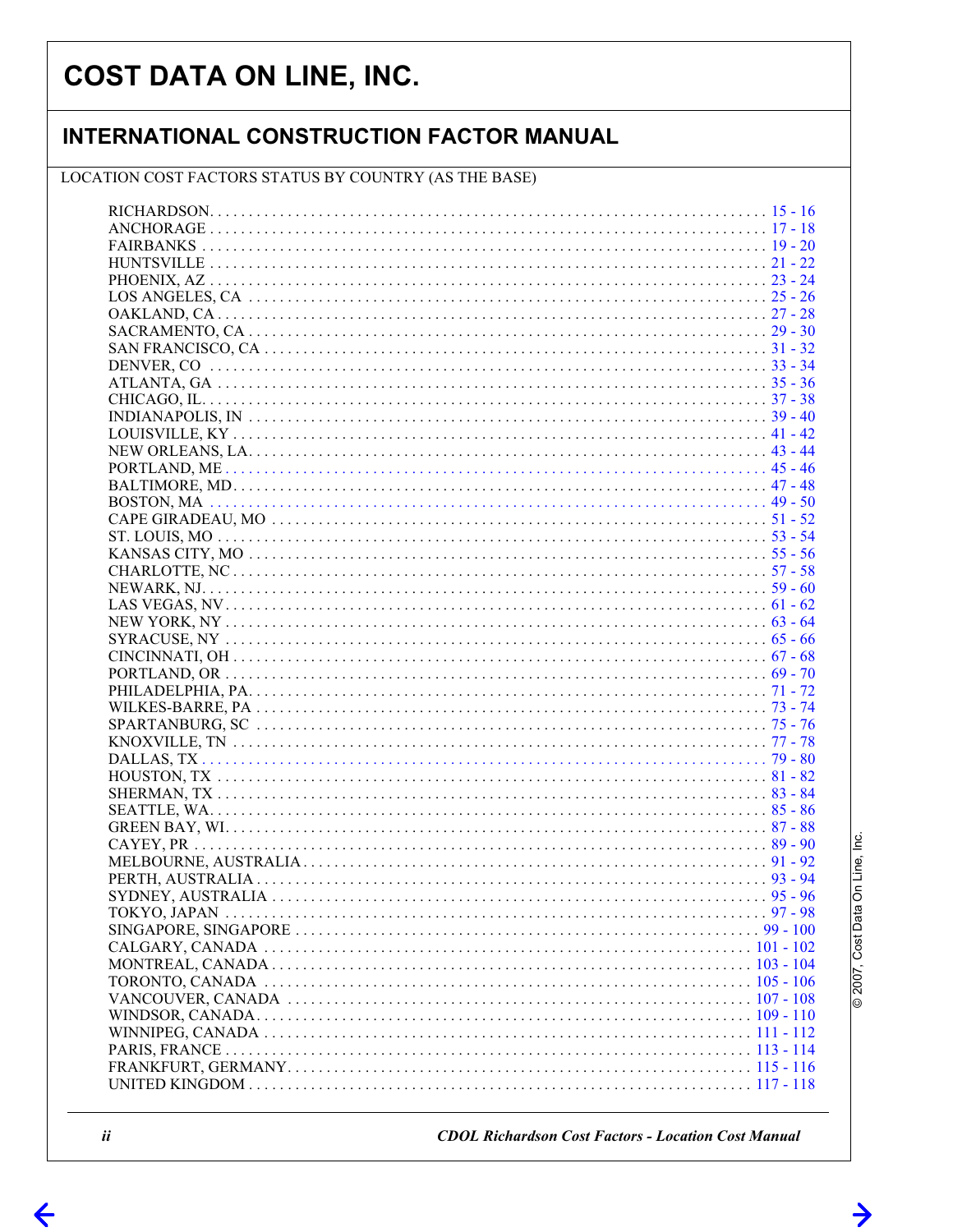## **INTERNATIONAL CONSTRUCTION FACTOR MANUAL**

| <b>COUNTRY SECTIONS</b> |
|-------------------------|
|                         |
|                         |
|                         |
|                         |
|                         |
|                         |
|                         |
|                         |
|                         |
|                         |
|                         |
|                         |
|                         |
|                         |
|                         |
|                         |
|                         |
|                         |
|                         |
|                         |
|                         |
|                         |
|                         |
|                         |
|                         |
|                         |
|                         |
|                         |
|                         |
|                         |
|                         |
|                         |
|                         |
|                         |
|                         |
|                         |
|                         |
|                         |
|                         |
|                         |

**CDOL Richardson Cost Factors - Location Cost Manual** 

© 2007, Cost Data On Line, Inc.

 $\leftarrow$ 

 $\rightarrow$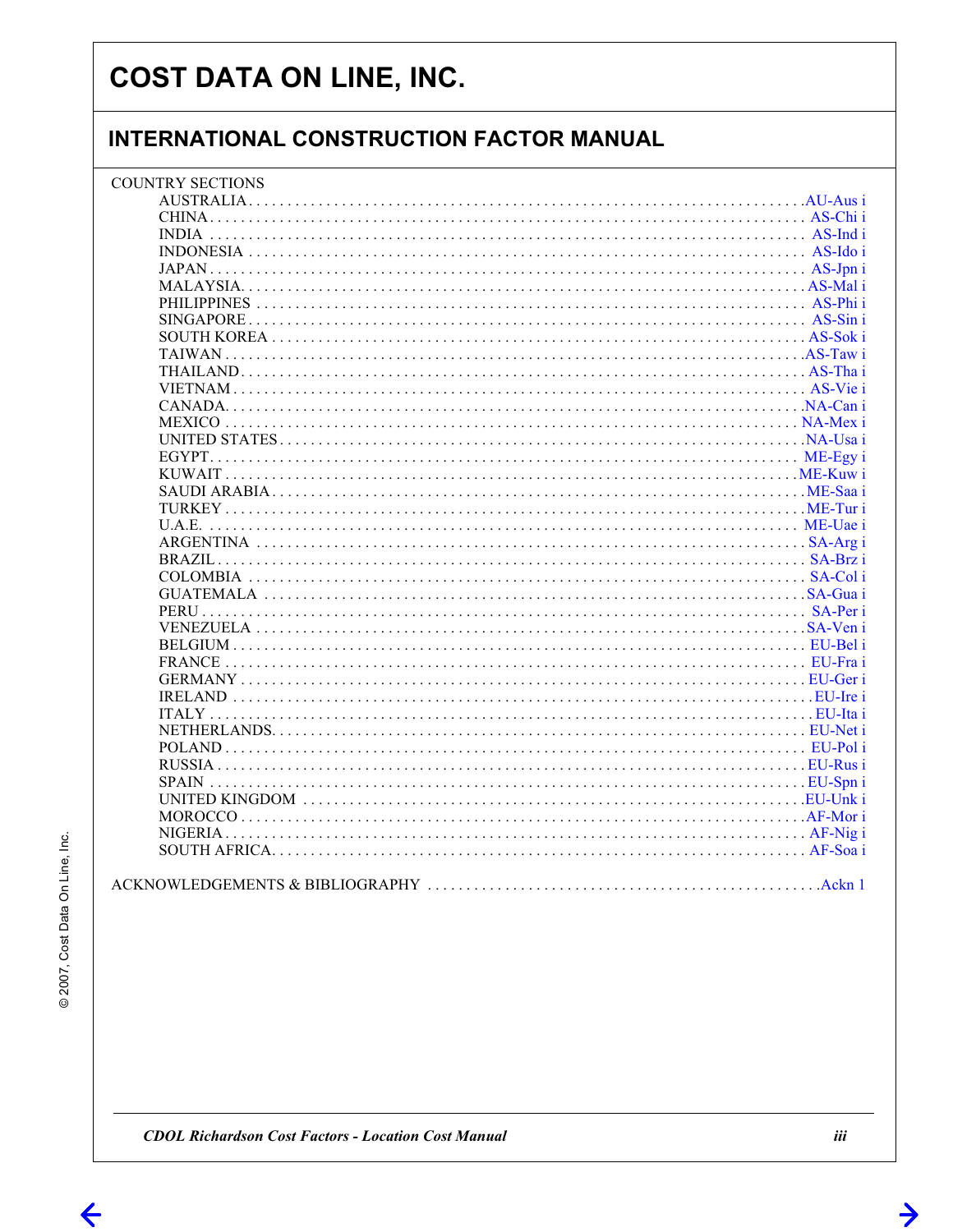| <b>INTERNATIONAL CONSTRUCTION FACTOR MANUAL</b>                                                                                                                                                                                                                                                                                                                                                                                                                                                                                                                                                                                                             |  |
|-------------------------------------------------------------------------------------------------------------------------------------------------------------------------------------------------------------------------------------------------------------------------------------------------------------------------------------------------------------------------------------------------------------------------------------------------------------------------------------------------------------------------------------------------------------------------------------------------------------------------------------------------------------|--|
| <b>COST DATA ON LINE, INC., CONDUCTS</b>                                                                                                                                                                                                                                                                                                                                                                                                                                                                                                                                                                                                                    |  |
| Please click on www.resi.net for our Support and<br>Training Course Catalog and then go to the<br>desired Seminar.                                                                                                                                                                                                                                                                                                                                                                                                                                                                                                                                          |  |
| All courses of instruction are approved and accepted for recertification of Certified Cost Engineers (CE) and Certified Cost<br>Consultants (CCC) by the Certification Board of the AACE International. Certificates of completion indicating Continuing<br>Education Units (CEU's) earned are presented to each person successfully completing training courses.                                                                                                                                                                                                                                                                                           |  |
| TRAINING SEMINARS ARE AVAILABLE FOR IN-HOUSE PRESENTATION                                                                                                                                                                                                                                                                                                                                                                                                                                                                                                                                                                                                   |  |
| PLEASE CALL OR WRITE FOR ADDITIONAL SEMINAR INFORMATION:<br>Contact John<br>Phone: (866)-445-0974                                                                                                                                                                                                                                                                                                                                                                                                                                                                                                                                                           |  |
| Fax: (928) 445-2668<br>john@costdataonline.com                                                                                                                                                                                                                                                                                                                                                                                                                                                                                                                                                                                                              |  |
| Other Cost Data On Line, Inc. Richardson Publications & Products:                                                                                                                                                                                                                                                                                                                                                                                                                                                                                                                                                                                           |  |
| On Line Richardson Dynamtic Data                                                                                                                                                                                                                                                                                                                                                                                                                                                                                                                                                                                                                            |  |
| On Line Process Plant Construction                                                                                                                                                                                                                                                                                                                                                                                                                                                                                                                                                                                                                          |  |
| Material Cost and Manhour data specifically designed for the Process Plant industry.                                                                                                                                                                                                                                                                                                                                                                                                                                                                                                                                                                        |  |
| Process Plant Construction Estimating Standards<br>General Construction Estimating Standards<br>Material Cost and Manhour data specifically designed for the General Contractor.<br>Available in CD-ROM Version only.<br>winRACE Estimating Software<br>The Richardson Rapid Access Cost Estimating Spreadsheet System. Build estimates ranging from simple change orders to the<br>hundreds of millions of dollars. Available 32 bit (Windows 98/95/NT).<br>Electronic Line Item Databases<br>Line item databases designed for use with winRACE and ICARUS's estimating packages such as Icarus Project Manager,<br>Kbase, US Cost, Timberline and others. |  |
|                                                                                                                                                                                                                                                                                                                                                                                                                                                                                                                                                                                                                                                             |  |
|                                                                                                                                                                                                                                                                                                                                                                                                                                                                                                                                                                                                                                                             |  |
|                                                                                                                                                                                                                                                                                                                                                                                                                                                                                                                                                                                                                                                             |  |
|                                                                                                                                                                                                                                                                                                                                                                                                                                                                                                                                                                                                                                                             |  |
|                                                                                                                                                                                                                                                                                                                                                                                                                                                                                                                                                                                                                                                             |  |
|                                                                                                                                                                                                                                                                                                                                                                                                                                                                                                                                                                                                                                                             |  |

© 2007, Cost Data On Line, Inc. © 2007, Cost Data On Line, Inc.

 *iv*

 $\Leftarrow$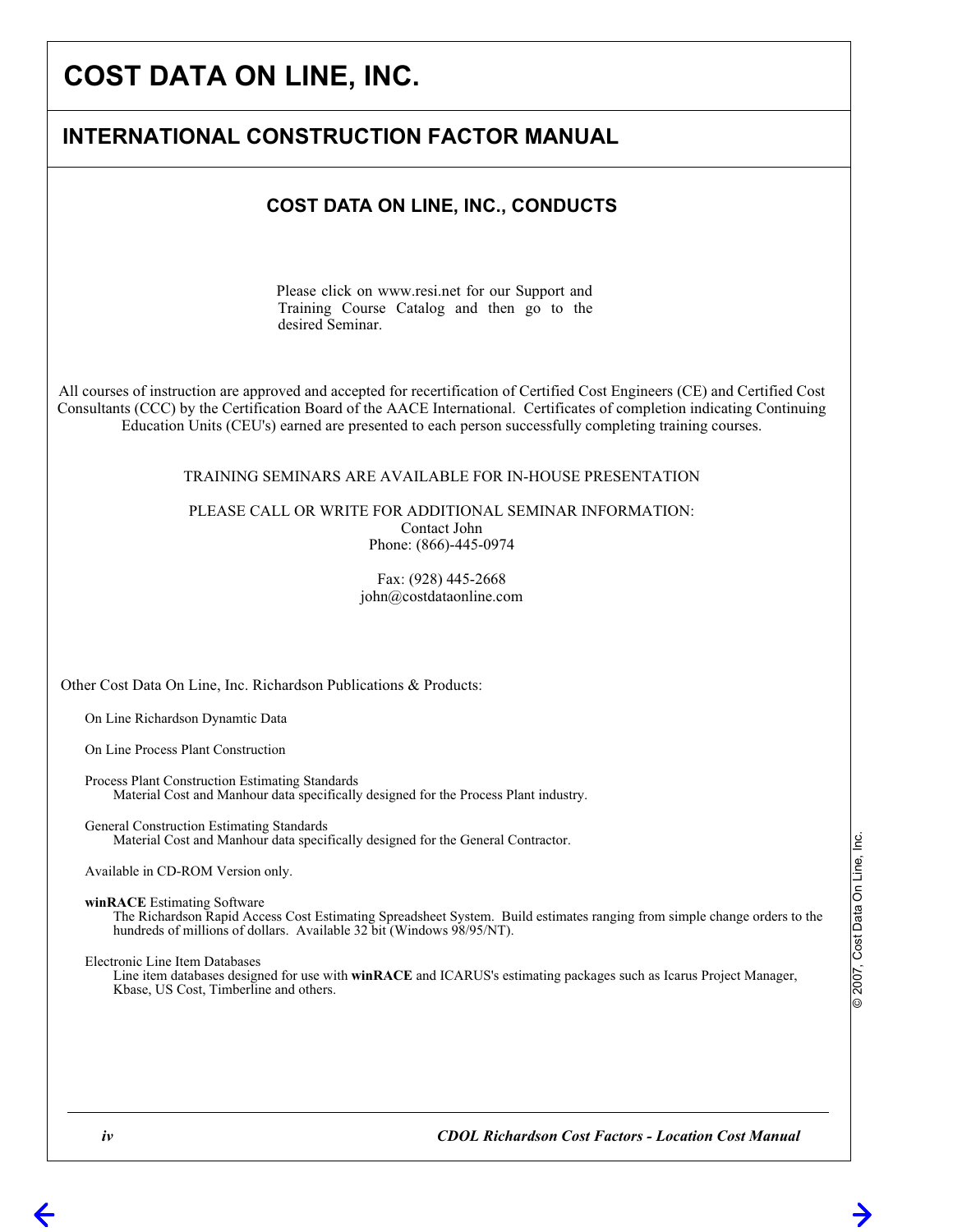#### **CDOL RICHARDSON INTERNATIONAL CONSTRUCTION FACTOR CDOL RICHARDSON INTERNATIONAL CONSTRUCTION FACTOR**

#### **GENERAL NOTES & INSTRUCTIONS GENERAL NOTES & INSTRUCTIONS**

The purpose of CDOL Richardson Publications is to provide assistance in upgrading the Estimating skills of Others. Richardson is dedicated to the publication of authentic Construction Cost Information. The information contained within this manual is based on Data obtained from sources believed to be reliable. Averages have been weighted and adjusted for anticipated economic conditions to arrive at the forecasted data. It is noted that estimates can vary significantly on projects even when detailed plans and specifications are available. Costs can vary greatly depending on location, market conditions, (material and labor), experience, work delays, etc. Aspen Technology or the Editors, makes no warranty or guaranty as to the accuracy, correctness, or sufficiency of data contained within this manual and assumes no responsibility or liability in connection with their use.

The Format, Techniques, Language, Method of Expression, Manhours for performing the Work, Costs and other information herein are unique to this Richardson Manual. The data has been developed by Cost Data On Line, Inc., Copyright 2007.

Cost Data On Line, Inc. International Construction Factort Manual is furnished as part of a service and is for the exclusive use of the subscribing party. The data may not be used in any other publication, seminar or otherwise without the express written permission of Cost Data On Line, Inc. The right to photocopy or store the data in a computer or retrieval system is reserved by Cost Data On Line, Inc.

#### **Construction Estimating**

Estimating is a necessary and vital part of the construction industry. Construction estimates are made by combining the cost of materials with historical manhour performances to arrive at a total material and labor cost. To this, overhead costs to cover items required to accomplish the work and a margin for profit are added. Thus, estimating is not an absolute exact science, but is actually the making of a forecast or prediction. As a matter of fact, construction estimating can be compared to weather forecasting, stock market predictions or betting on how fast a 100 meter foot race will be run.

Using the 100 meter foot race as an example, it may be estimated that the race should be run in about 91/2 to 10 seconds. That is a good estimate. However, before wagering, the bettor should make reasonably sure that the race is between trained athletes, that they have practiced and are in good physical condition, that the weather is clear, the track is fast and not muddy, that no wind is blowing, that no obstacles exist, that the race in run in a straight line and not around a curve or corner, that they have not been instructed to run slow or take it easy, and that they want to run.

To predict the quantity and cost of materials installed by a group of construction workers has some complications. Material prices will vary. As for the workers, they are sometimes asked to perform work in which they have limited or no experience, they are usually in variable physical condition, the weather is not always clear, their course is usually cluttered with obstacles, the work is seldom in a straight line, and no two projects are exactly the same.

#### THE PURPOSE OF THIS MANUAL **THE PURPOSE OF THIS MANUAL**

The purpose of Richardson's International Construction Factors Location Cost Manual is to:

- 1. Meet the need for reliable and objective global information to enable proper economic evaluations to be made for industrial construction in all phases of a potential project's life.
- 2. Continuously provide an updated manual so that current information is included for those countries already included and new countries are added as appropriate to meet users' needs.

*CDOL Richardson Cost Factors - Location Cost Manual*

# $\overline{c}$ © 2007, Cost Data On Line, Inc. © 2007, Cost Data On Line,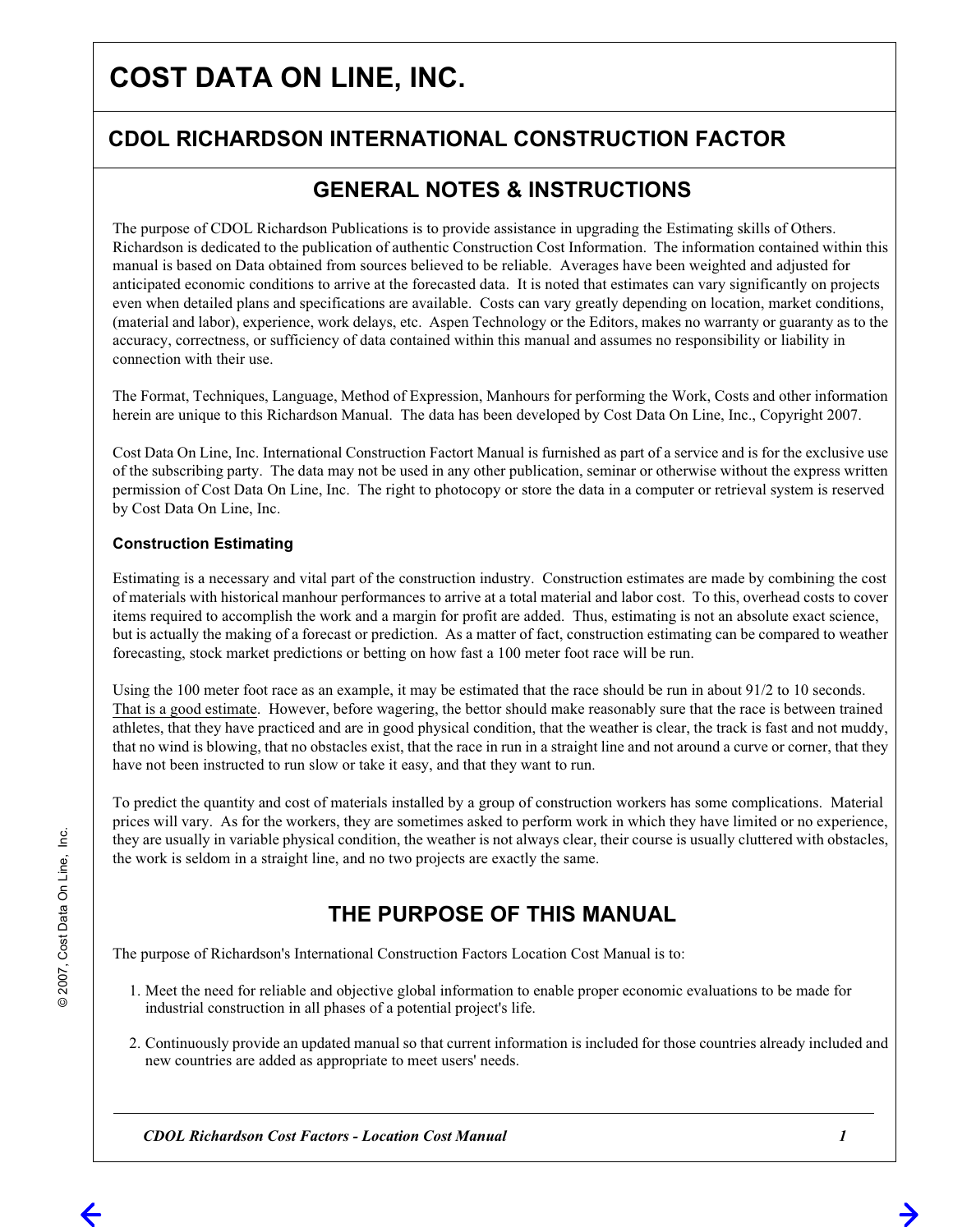#### **CDOL RICHARDSON INTERNATIONAL CONSTRUCTION FACTOR CDOL RICHARDSON INTERNATIONAL CONSTRUCTION FACTOR**

- 3. Include information that is broad enough to be used for all phases of a potential project from sourcing studies through site selection, conceptual estimates, and detailed estimates.
- 4. Meet the different needs for data of owners, contractors, and consultants.
- 5. Publish a location factor for each country for which reliable and objective data is available. This is based on Richardson's typical process plant.
- 6. Include instructions for users to construct their own location cost factors from data presented for a different typical construction breakdown, or to compare with their own base city.
- 7. Be used by cost engineers, project managers, corporate planners, sales & marketing managers, financial managers, and purchasing people.

#### **HOW TO USE THIS MANUAL HOW TO USE THIS MANUAL**

The table of contents for each country lists the extensive data included in the manual. Generally it can be grouped in the following categories:

- \* Economic Information
- \* Regulations regarding foreign business
- Roles and contacts of regulatory agencies
- Construction labor rates by craft
- Shipping information and contacts

This current information can be used during all phases of a potential project life. Some of the uses are:

- \*Sourcing studies \*Economic evaluations \*Site selection studies \*Sales forecasting \*Conceptual estimates \*Conceptual schedules \*Project planning \*Procurement planning \*Detailed estimates \*Detailed schedules
	-
	-
	-
	-

#### **Base Location**

In order to develop factors, it is necessary to have a standard point of origin. The standard point of origin for this manual is Richardson USA; a fictitious location that is an average of data from many locations throughout the USA and published in the Richardson Process Plant and General Construction Cost Estimating Standards.

#### **Country Location Cost Factor**

The calculated location cost factor included in this manual is an accurate (not necessarily precise) indication of construction costs in a particular country compared with building the same design in the base location using open shop labor. In using this data to make estimates, adjustments need to be made for scope differences due to climate, legal requirements, local culture, building codes, remote location, accelerated schedules, etc. The key input cost data provided in the manual for each of the countries included are:

- 1. Imported Equipment and Material
	- A. Additives required to the world price of imported equipment to obtain total cost delivered to the jobsite:
		- a. Duty and customs fees at the host location.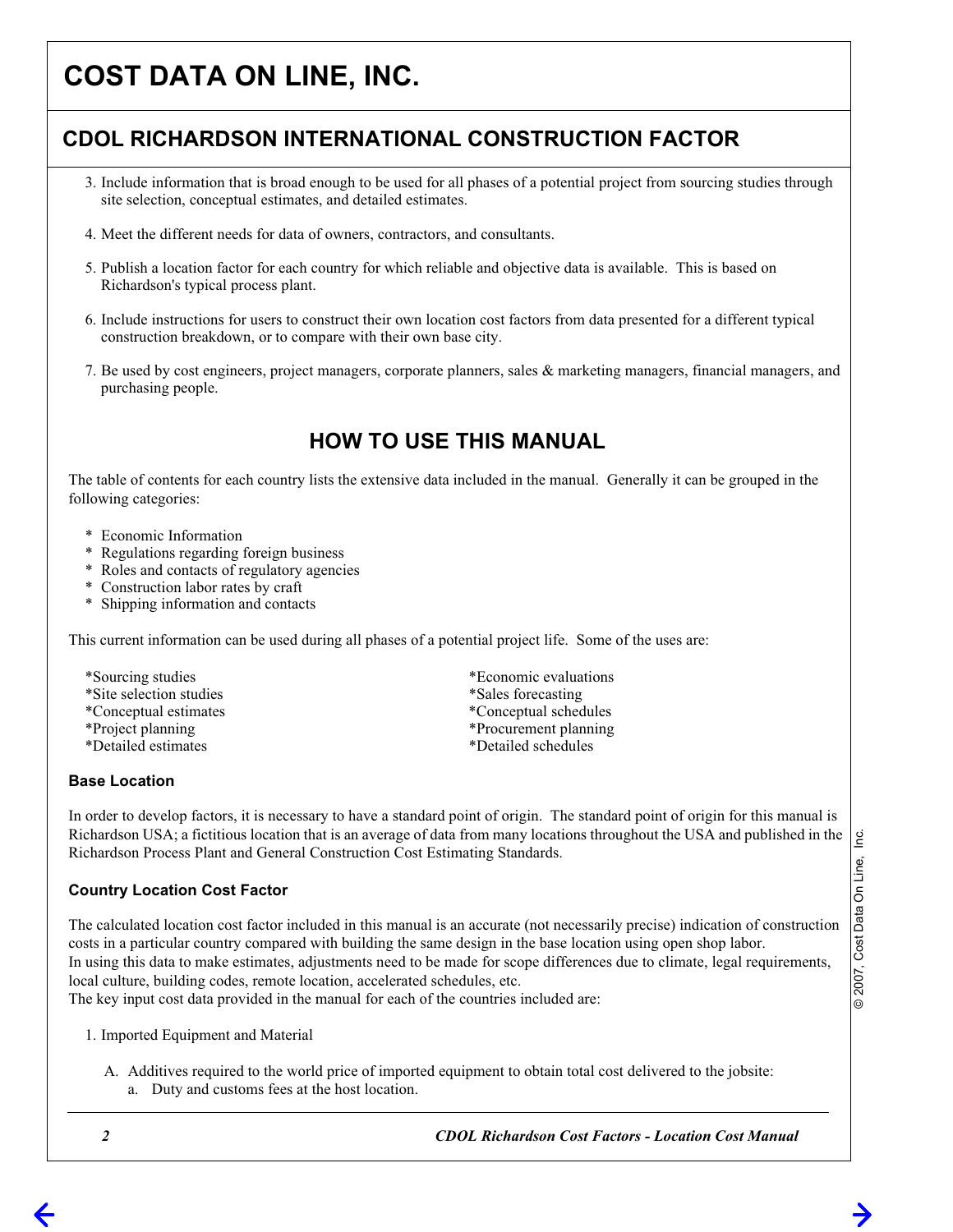#### **CDOL RICHARDSON INTERNATIONAL CONSTRUCTION FACTOR CDOL RICHARDSON INTERNATIONAL CONSTRUCTION FACTOR**

- b. Freight cost from shipping plant to dock, ocean freight, unloading, storage, and delivery to plant location.
- c. Value-added taxes imposed by the host country.
- d. Other taxes imposed by national or local government.
- 2. Locally Supplied Equipment and Material
	- A. The cost of local material is a percent of cost at the base location.

3. Labor

- A. The weighted average craft rate for a construction worker.
- B. The average labor performance factor attained in the country as a percent of that for the base location open shop operation. This reflects typical labor saving construction tools and equipment used in the host country.

The assumptions required to calculate a location cost factor are:

- 1. A construction cost breakdown of a typical process plant. The manual uses a chemical/refinery type operation with most equipment located outdoors.
- 2. Within this breakdown is a split between building and site work as one major system category, and process system being the other.
- 3. Each system is then split between labor and material. All construction costs, including indirects and construction management are allocated as labor or material.
- 4. Finally, material is allocated as local or imported based on knowledge of the host country procurement practices.

For index formulas, see Location Factors charts and tables beginning on page 5. Exchange Rate for the above Wage Rates is in U.S. Dollars and includes Fringe Benefits, Overhead and Profit.

*CDOL Richardson Cost Factors - Location Cost Manual*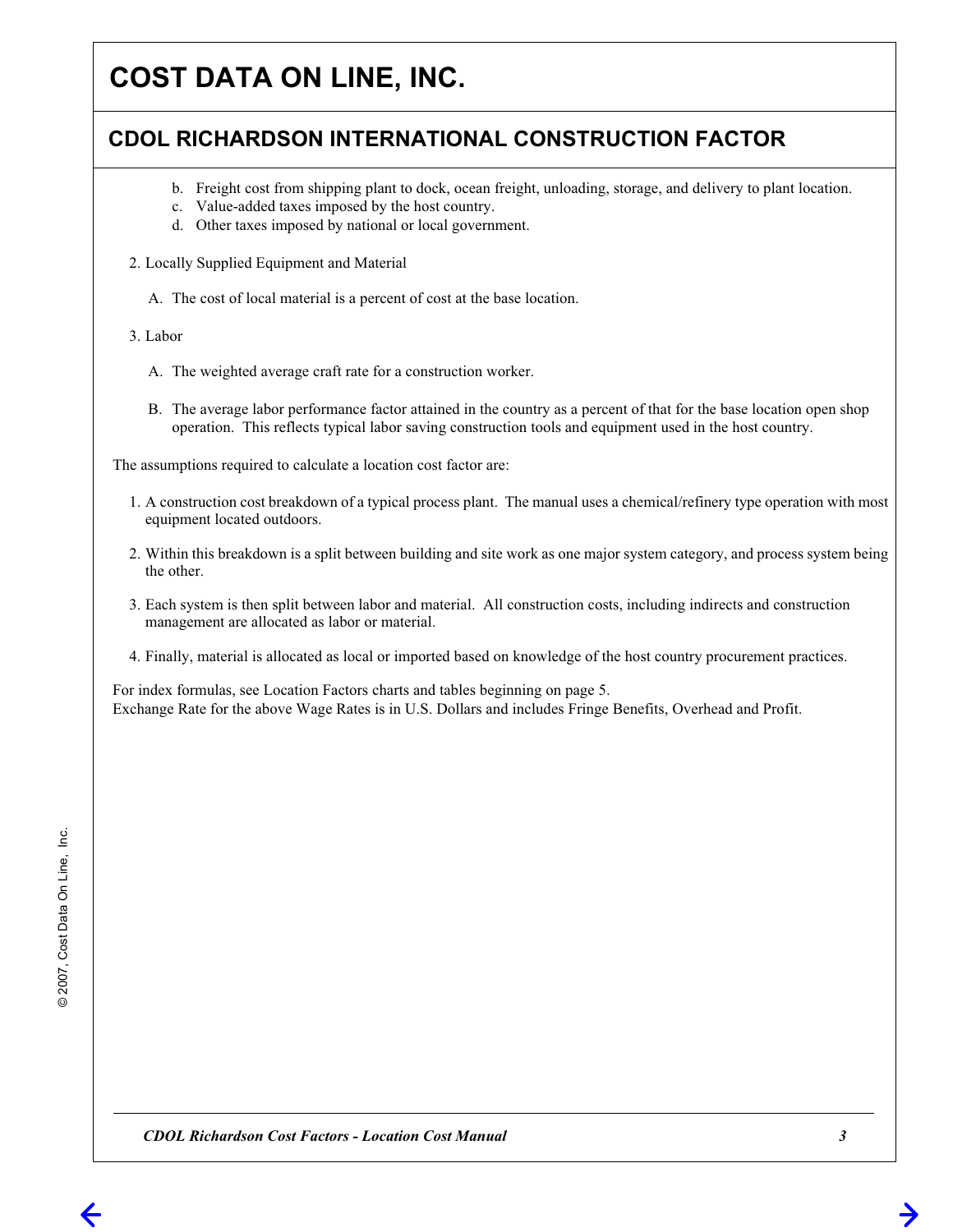# **CDOL RICHARDSON INTERNATIONAL CONSTRUCTION FACTOR**

# **U.S. AVERAGE CREW RATES**

| CREWS USED IN<br>THE RES ACCOUNT#    | RICHARDSON CREW/CRAFT NAMES       | RES CREW<br>IN US DOLLARS |  |  |
|--------------------------------------|-----------------------------------|---------------------------|--|--|
| $2 - 0$                              | ASBESTOS WORKER CREW              | \$74.93                   |  |  |
| 3-0, 6-0 THROUGH 10-0 CARPENTER CREW |                                   | 68.07                     |  |  |
| $3 - 0$                              | PLACING UNSUPPORTED CONCRETE CREW | 55.64                     |  |  |
| $3 - 0$                              | PLACING SUPPORTED CONCRETE CREW   | 58.78                     |  |  |
| $3 - 0$                              | CONCRETE FINISHING CREW           | 55.48                     |  |  |
| $3 - 0$                              | CONCRETE TILTUP CREW              | 66.67                     |  |  |
| $4 - 0$                              | MASONRY CREW                      | 63.36                     |  |  |
| $5 - 0$                              | IRONWORKER CREW                   | 90.57                     |  |  |
| 3-0, 6-0 THROUGH 10-0 LABORER CREW   |                                   | 55.64                     |  |  |
| $9 - 0$                              | PAINTING CREW                     | 69.96                     |  |  |
| $9 - 0$                              | PLASTERING CREW                   | 63.57                     |  |  |
| $15 - 0$                             | MECHANICAL CREW                   | 90.02                     |  |  |
| $15 - 0$                             | PLUMBING CREW                     | 83.87                     |  |  |
| $15 - 0$                             | INSULATION CREW                   | 71.91                     |  |  |
| $16 - 0$                             | ELECTRICAL CREW                   | 88.30                     |  |  |
| $7 - 0$ , 15-0                       | SHEET METAL CREW                  | 83.99                     |  |  |
| $100 - 0$                            | PROCESS EQUIPMENT CREW            | 87.79                     |  |  |
| $3 - 50$                             | PROCESS IRONWORKER                | 102.37                    |  |  |
| $3 - 50$                             | PROCESS CARPENTER                 | 70.98                     |  |  |
| $3 - 50$                             | PROCESS LABORER                   | 55.31                     |  |  |

@2007, Cost Data On Line, Inc. © 2007, Cost Data On Line, Inc.

 $\rightarrow$ 

*CDOL Richardson Cost Factors - Location Cost Manual*

 $\leftarrow$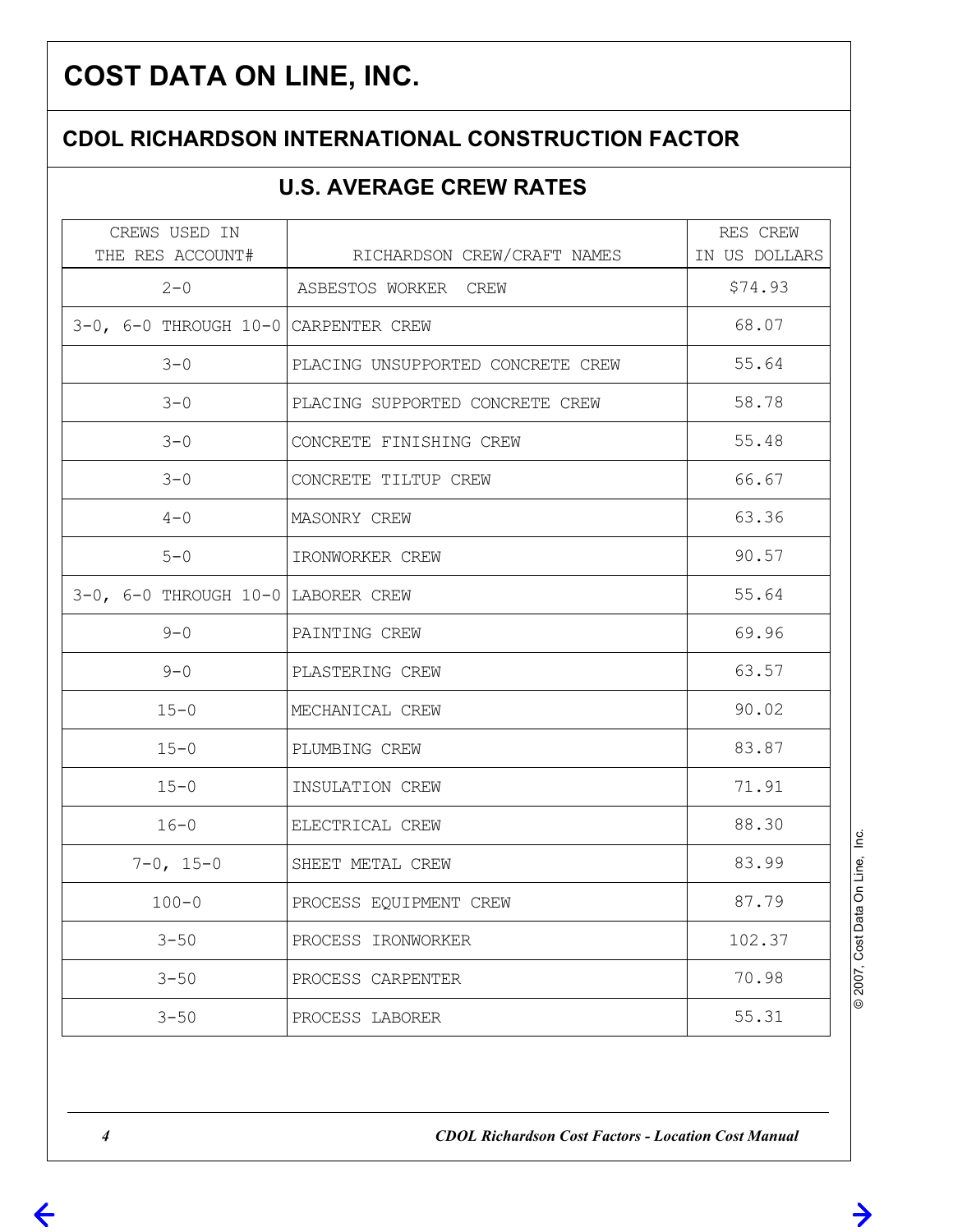#### **Richardson Crew Table Richardson Crew Names Crew Mix** ASBESTOS WORKER CREW 10% Asbestos Worker Foreman 20% Asbestos Workers 10% Carpenter 50% Laborers 10% Painter CARPENTER CREW 10% Carpenter Foreman 70% Carpenters 20% Laborers PLACING UNSUPPORTED CONCRETE CREW 20% Labor Foreman 80% Laborers PLACING SUPPORTED CONCRETE CREW 20% Carpenters 20% Labor Foreman 60% Laborers CONCRETE FINISHING CREW 10% Concrete Finisher Foreman 70% Concrete Finishers CONCRETE TILTUP CREW 10% Carpenter Foreman 30% Carpenters 10% Laborer Foreman 30% Laborers 10% Concrete Finisher Foreman 10% Concrete Finisher MASONRY CREW 10% Bricklayer Foreman 40% Bricklayers 50% Laborers IRONWORKER CREW 10% Ironworker Foreman 60% Ironworkers 10% Operating Engineer 10% Oiler 10% Laborer LABORER CREW 20% Labor Foreman 80% Laborers PAINTING CREW 10% Painter Foreman 90% Painters PLASTERING CREW 10% Plasterer Foreman 70% Plasterers 20% Laborers MECHANICAL CREW 10% Pipefitter Foreman 70% Pipefitter 10% Operating Engineer 10% Laborer ELECTRICAL CREW 10% Electrician Foreman 70% Electricians 10% Operating Engineer 10% Laborer SHEET METAL CREW 10% Sheet Metal Worker Foreman 60% Sheet Metal Workers 20% Laborers 10% Operating Engineer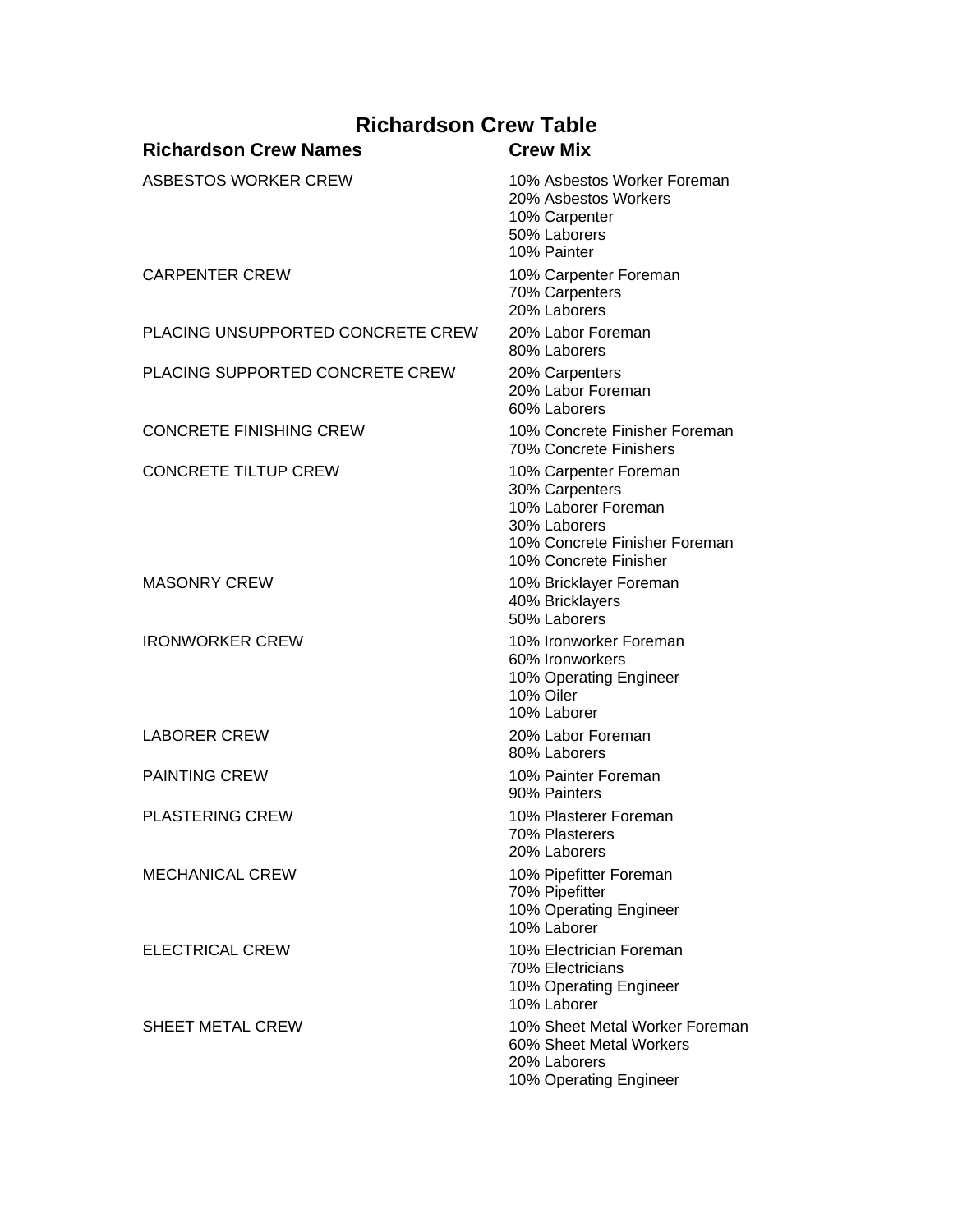#### PROCESS EQUIPMENT CREW 10% Ironworker Foreman

PROCESS IRONWORKER 100% Ironworker PROCESS CARPENTER 100% Carpenter PROCESS LABORER 100% Laborer PLUMBING CREW 10% Pipefitter Foreman

50% Ironworkers 10% Millwright 10% Operating Engineer 10% Oiler 10% Laborer 60% Pipefitter 30% Laborer INSULATING CREW 10% Asbestos Worker Foreman

20% Asbestos Workers 70% Laborers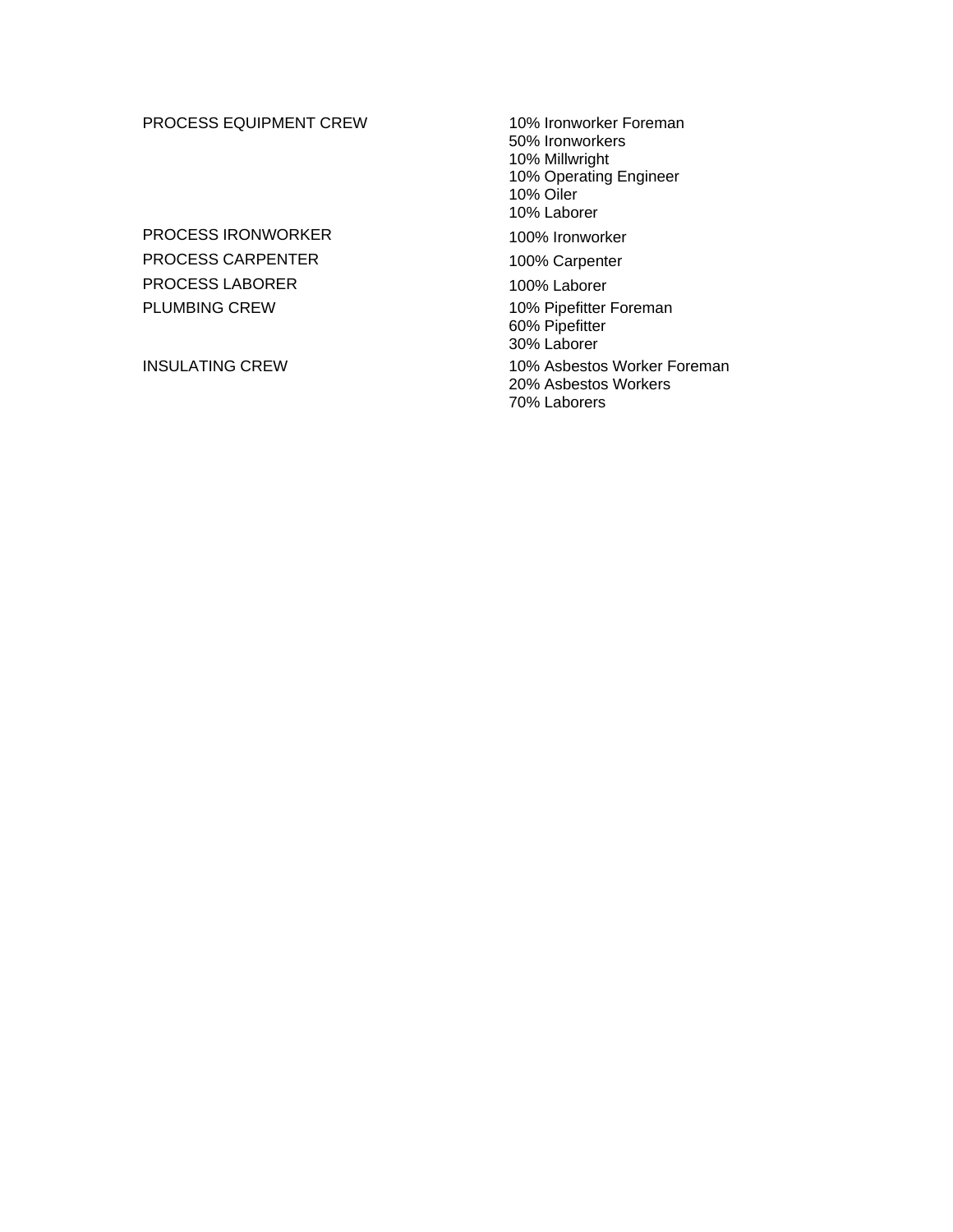#### **CDOL RICHARDSON INTERNATIONAL CONSTRUCTION FACTOR**

#### **DEFINITIONS & ABBREVIATIONS**

#### Break Bulk

Cargo which is too large (oversized) to fit in a standard sized container and is shipped on a loose basis.

#### Bulk Materials

Concrete, Wood Products, Block & Brick, Structural and Plate, Wire, Conduit, Pipe, Fittings, Valves and other related items.

#### Engineering Equipment

Carbon & Stainless Steel Tanks, Vessels, Pumps, Conveying Systems, Air Compressors, Electric Motors, Switch Gears, Instrumentation, Distributed Control Systems and other equipment used in manufacturing operations.

#### Feeder Service

Indirect shipment to destination port via another carrier.

#### Land Bridge

Transportation services from centrally located points to shipping ports (or visa versa) via rail or truck.

#### Loose Basis On a pallet.

Maximum Weight (Total Gross Weight minimum Container Weight) 38,000 LBS 20' Standard Container 59,000 LBS 40' Standard Container

Total Gross Weight = Weight of Container + Weight of Cargo.

Standard Sized Containers 8'x8'x20' 8'x8'x40'

#### FCL Full Container Load

Cargo shipped in a standard sized container (i.e. 8'x8'x20' or 8'x8'x40') and priced per container regardless of cargo size, not exceeding maximum weight or dimensions.

- FIC Freight, Insurance and Crating
- JAB James Bent Associates Inc.

JEB John E. Barry, Inc.

#### LCL Less than Container Load

Cargo which is too small to justify shipping in a standard sized container (i.e. 8'x8'x20' or 8'x8'x40') and is shipped on a loose basis (i.e. on a pallet).

*CDOL Richardson Cost Factors - Location Cost Manual*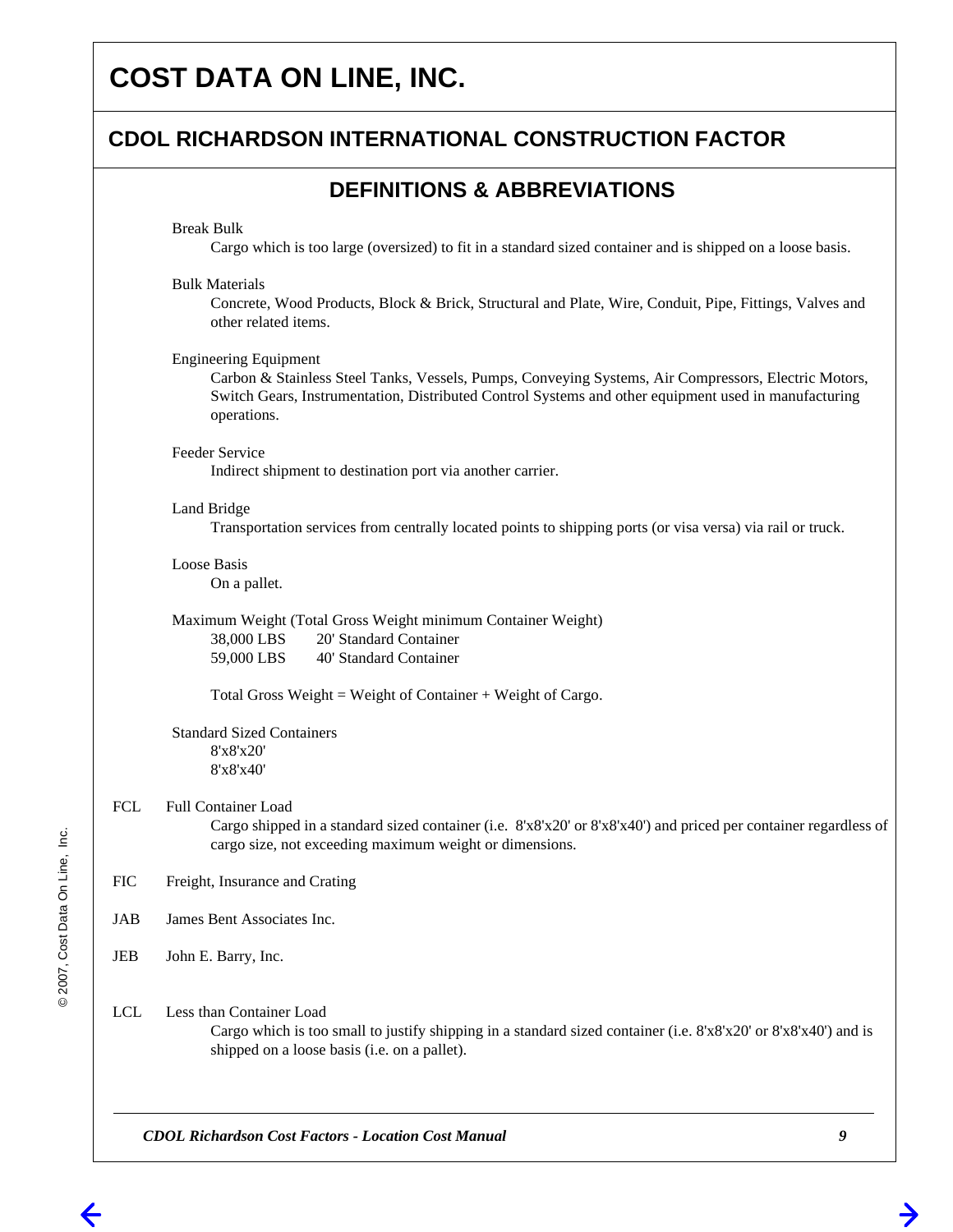#### **CDOL RICHARDSON INTERNATIONAL CONSTRUCTION FACTOR**

#### LO/LO Lift On/Lift Off

Placing cargo onto (and removing from) a ship via crane service.

- PF Performance Factor
- RES Richardson Engineering Services, Inc.
- RO/RO Roll On/Roll Off

Access to a ship by a self propelled vehicle via ramp. The vehicle is usually stored in a garage under the main deck.

USGC United States Gulf Coast

VAT Value Added Tax

#### **Page Numbering**

A special set of abbreviations was developed in order to better separate the country sections from each other. Each section is divided into three components: 1) Region - 2 letter abbreviation, 2) Country - 3 letter code, and 3) City - 4 letter code. The region and country abbreviations are listed below. The city abbreviations are simply the first four letters of the city name.

| Regions:   |               | Jap        | Japan                |
|------------|---------------|------------|----------------------|
| AF         | Africa        | Kuw        | Kuwait               |
| AU         | Australia     | Mal        | Malaysia             |
| AS         | Asia          | Mex        | Mexico               |
| EU         | Europe        | Mor        | Morocco              |
| ME         | Middle East   | Net        | Netherlands          |
| NA         | North America | <b>Nig</b> | Nigeria              |
| SA         | South America | Per        | Peru                 |
|            |               | Phi        | Philippines          |
|            |               | Pol        | Poland               |
| Countries: |               | Rus        | Russia               |
| Arg        | Argentina     | Saa        | Saudi Arabia         |
| Aus        | Australia     | Sin        | Singapore            |
| Bel        | Belgium       | Soa        | South Africa         |
| Brz        | <b>Brazil</b> | Sok        | South Korea          |
| Can        | Canada        | Tai        | Taiwan               |
| Chi        | China         | Tha        | Thailand             |
| Col        | Colombia      | Tur        | Turkey               |
| Egy        | Egypt         | Uae        | United Arab Emirates |
| Fra        | France        | Unk        | United Kingdom       |
| Ger        | Germany       | Usa        | <b>United States</b> |
| Gua        | Guatemala     | Ven        | Venezuela            |
| Ind        | India         | Vie        | Vietnam              |
| Ido        | Indonesia     |            |                      |
| Ire        | Ireland       |            |                      |
| Ita        | Italy         |            |                      |
|            |               |            |                      |

@2007, Cost Data On Line, Inc. © 2007, Cost Data On Line, Inc.

 *10*

 $\leftarrow$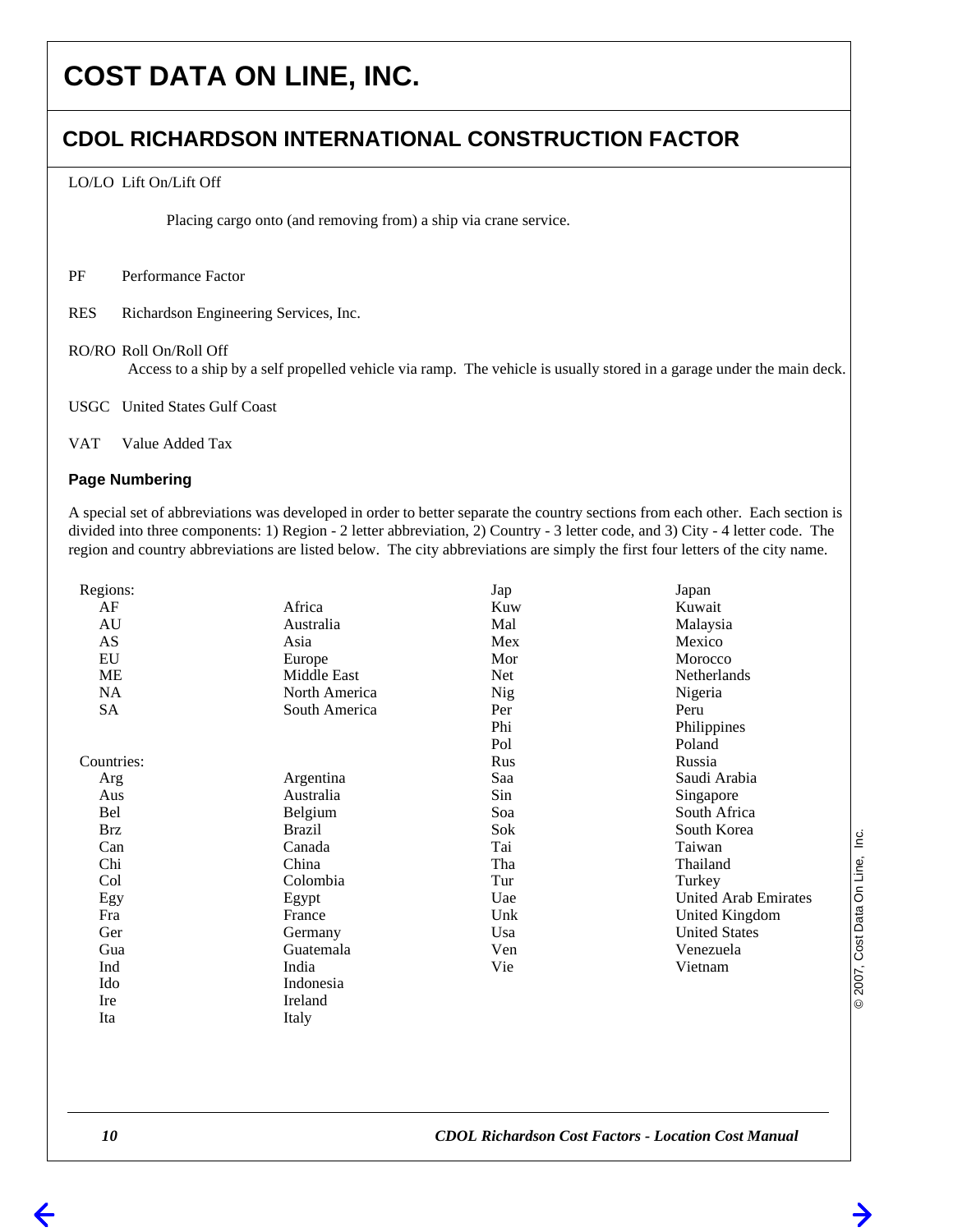## **CDOL RICHARDSON INTERNATIONAL CONSTRUCTION FACTOR**

| LOCATION COST FACTORS STATUS BY COUNTRY - RICHARDSON, UNITED STATES AS THE BASE<br>Labor Rates shown in the Base Currency - United States Dollars |                                           |             |                |            |              |      |              |      |      |
|---------------------------------------------------------------------------------------------------------------------------------------------------|-------------------------------------------|-------------|----------------|------------|--------------|------|--------------|------|------|
|                                                                                                                                                   | <b>IMPORT MATERIAL</b><br><b>EXCHANGE</b> |             |                |            | <b>LABOR</b> |      |              |      |      |
| <b>CITY-STATE</b>                                                                                                                                 | <b>RATE</b>                               | <b>DUTY</b> | <b>FREIGHT</b> | <b>VAT</b> | <b>OTHER</b> | LMI  | <b>RATES</b> | PF   | LF   |
| Richardson, USA                                                                                                                                   | $\overline{1.00}$ USD                     | 0%          | 5%             | 0%         | 0%           | 1.00 | \$72.86      | 1.00 | 1.00 |
| Anchorage, AK, USA                                                                                                                                | 1.00<br><b>USD</b>                        | 0%          | 5%             | 0%         | 0%           | 1.30 | 85.23        | 1.21 | 1.32 |
| Fairbanks, AK, USA                                                                                                                                | 1.00<br><b>USD</b>                        | 0%          | 5%             | 0%         | 0%           | 1.34 | 87.45        | 1.25 | 1.38 |
| Huntsville, AL, USA                                                                                                                               | 1.00<br>USD                               | 0%          | 5%             | 0%         | 0%           | 1.04 | 47.86        | 0.99 | 0.95 |
| Phoenix, AZ, USA                                                                                                                                  | <b>USD</b><br>1.00                        | 0%          | 5%             | 0%         | 0%           | 1.05 | 49.26        | 1.06 | 0.98 |
| Los Angeles, CA, USA                                                                                                                              | <b>USD</b><br>1.00                        | 0%          | 5%             | 0%         | 0%           | 1.08 | 78.60        | 1.12 | 1.11 |
| Oakland, CA, USA                                                                                                                                  | <b>USD</b><br>1.00                        | 0%          | 5%             | 0%         | 0%           | 1.11 | 85.10        | 1.23 | 1.18 |
| Sacramento, CA, USA                                                                                                                               | 1.00<br><b>USD</b>                        | 0%          | 5%             | 0%         | 0%           | 1.05 | 77.82        | 1.17 | 1.09 |
| San Francisco, CA, USA                                                                                                                            | 1.00<br><b>USD</b>                        | 0%          | 5%             | 0%         | $0\%$        | 1.11 | 88.24        | 1.29 | 1.21 |
| Denver, CO, USA                                                                                                                                   | <b>USD</b><br>1.00                        | 0%          | 5%             | 0%         | 0%           | 1.03 | 50.21        | 1.00 | 0.95 |
| Atlanta, GA, USA                                                                                                                                  | <b>USD</b><br>1.00                        | 0%          | 5%             | 0%         | 0%           | 0.97 | 47.31        | 0.96 | 0.90 |
| Chicago, IL, USA                                                                                                                                  | <b>USD</b><br>1.00                        | 0%          | 5%             | 0%         | 0%           | 1.06 | 96.84        | 1.21 | 1.18 |
| Indianapolis, IN, USA                                                                                                                             | <b>USD</b><br>1.00                        | 0%          | 5%             | 0%         | 0%           | 1.03 | 64.36        | 1.05 | 1.01 |
| Louisville, KY, USA                                                                                                                               | 1.00<br><b>USD</b>                        | 0%          | 5%             | 0%         | 0%           | 0.99 | 53.44        | 0.97 | 0.93 |
| New Orleans, LA, USA                                                                                                                              | <b>USD</b><br>1.00                        | 0%          | 5%             | 0%         | 0%           | 0.98 | 40.76        | 0.91 | 0.89 |
| Portland, ME, USA                                                                                                                                 | <b>USD</b><br>1.00                        | 0%          | 5%             | 0%         | 0%           | 1.04 | 52.78        | 0.97 | 0.97 |
| Baltimore, MD, USA                                                                                                                                | <b>USD</b><br>1.00                        | 0%          | 5%             | 0%         | 0%           | 1.03 | 54.22        | 1.06 | 0.98 |
| Boston, MA, USA                                                                                                                                   | <b>USD</b><br>1.00                        | 0%          | 5%             | 0%         | 0%           | 1.04 | 89.80        | 1.24 | 1.13 |
| Cape Girardeau, MO, USA                                                                                                                           | 1.00<br><b>USD</b>                        | 0%          | 5%             | 0%         | 0%           | 1.03 | 60.43        | 1.13 | 1.01 |
| St Louis, MO, USA                                                                                                                                 | <b>USD</b><br>1.00                        | 0%          | 5%             | 0%         | 0%           | 0.99 | 72.96        | 1.09 | 1.01 |
| Kansas City, MO, USA                                                                                                                              | 1.00<br><b>USD</b>                        | 0%          | 5%             | 0%         | 0%           | 1.00 | 73.86        | 1.02 | 1.01 |
| Charlotte, NC, USA                                                                                                                                | <b>USD</b><br>1.00                        | 0%          | 5%             | 0%         | 0%           | 0.98 | 34.05        | 0.90 | 0.86 |
| Newark, NJ, USA                                                                                                                                   | <b>USD</b><br>1.00                        | 0%          | 5%             | 0%         | 0%           | 1.07 | 91.00        | 1.25 | 1.17 |
| Las Vegas, NV, USA                                                                                                                                | <b>USD</b><br>1.00                        | 0%          | 5%             | 0%         | 0%           | 1.06 | 69.74        | 1.13 | 1.07 |
| New York, NY, USA                                                                                                                                 | 1.00<br><b>USD</b>                        | 0%          | 5%             | 0%         | 0%           | 1.06 | 117.57       | 1.38 | 1.31 |
| Syracuse, NY, USA                                                                                                                                 | <b>USD</b><br>1.00                        | 0%          | 5%             | 0%         | 0%           | 1.04 | 60.12        | 1.05 | 1.00 |
| Cincinnati, OH, USA                                                                                                                               | <b>USD</b><br>1.00                        | 0%          | 5%             | 0%         | $0\%$        | 0.97 | 59.60        | 0.96 | 0.94 |
| Portland, OR, USA                                                                                                                                 | <b>USD</b><br>1.00                        | 0%          | 5%             | 0%         | 0%           | 1.08 | 69.75        | 1.13 | 1.09 |
| Philadelphia, PA, USA                                                                                                                             | 1.00<br><b>USD</b>                        | 0%          | 5%             | 0%         | 0%           | 1.03 | 92.07        | 1.14 | 1.11 |
| Wilkes-Barre, PA, USA                                                                                                                             | <b>USD</b><br>1.00                        | 0%          | 5%             | 0%         | 0%           | 1.00 | 59.96        | 0.97 | 0.96 |
| Spartanburg, SC, USA                                                                                                                              | 1.00<br><b>USD</b>                        | 0%          | 5%             | 0%         | 0%           | 0.99 | 25.76        | 0.93 | 0.85 |
| Knoxville, TN, USA                                                                                                                                | <b>USD</b><br>1.00                        | 0%          | 5%             | 0%         | 0%           | 1.01 | 44.17        | 0.93 | 0.92 |
| Dallas, TX, USA                                                                                                                                   | <b>USD</b><br>1.00                        | 0%          | 5%             | 0%         | 0%           | 1.00 | 38.44        | 0.92 | 0.89 |
| Houston, TX, USA                                                                                                                                  | <b>USD</b><br>1.00                        | 0%          | 5%             | 0%         | 0%           | 0.99 | 44.96        | 0.94 | 0.90 |
| Sherman, TX, USA                                                                                                                                  | 1.00<br><b>USD</b>                        | 0%          | 5%             | 0%         | 0%           | 1.00 | 36.50        | 0.92 | 0.89 |
| Seattle, WA, USA                                                                                                                                  | 1.00<br><b>USD</b>                        | 0%          | 5%             | 0%         | 0%           | 1.08 | 75.20        | 1.12 | 1.10 |
| Green Bay, WI, USA                                                                                                                                | 1.00 USD                                  | 0%          | 5%             | 0%         | 0%           | 1.03 | 83.22        | 1.01 | 1.05 |
| Cayey, Puerto Rico                                                                                                                                | 1.00 USD                                  | 0%          | 10%            | 0%         | 0%           | 1.26 | 37.74        | 1.54 | 1.06 |

## **LOCATION COST FACTORS STATUS BY COUNTRY - RICHARDSON, UNITED STATES AS THE BASE**

→

←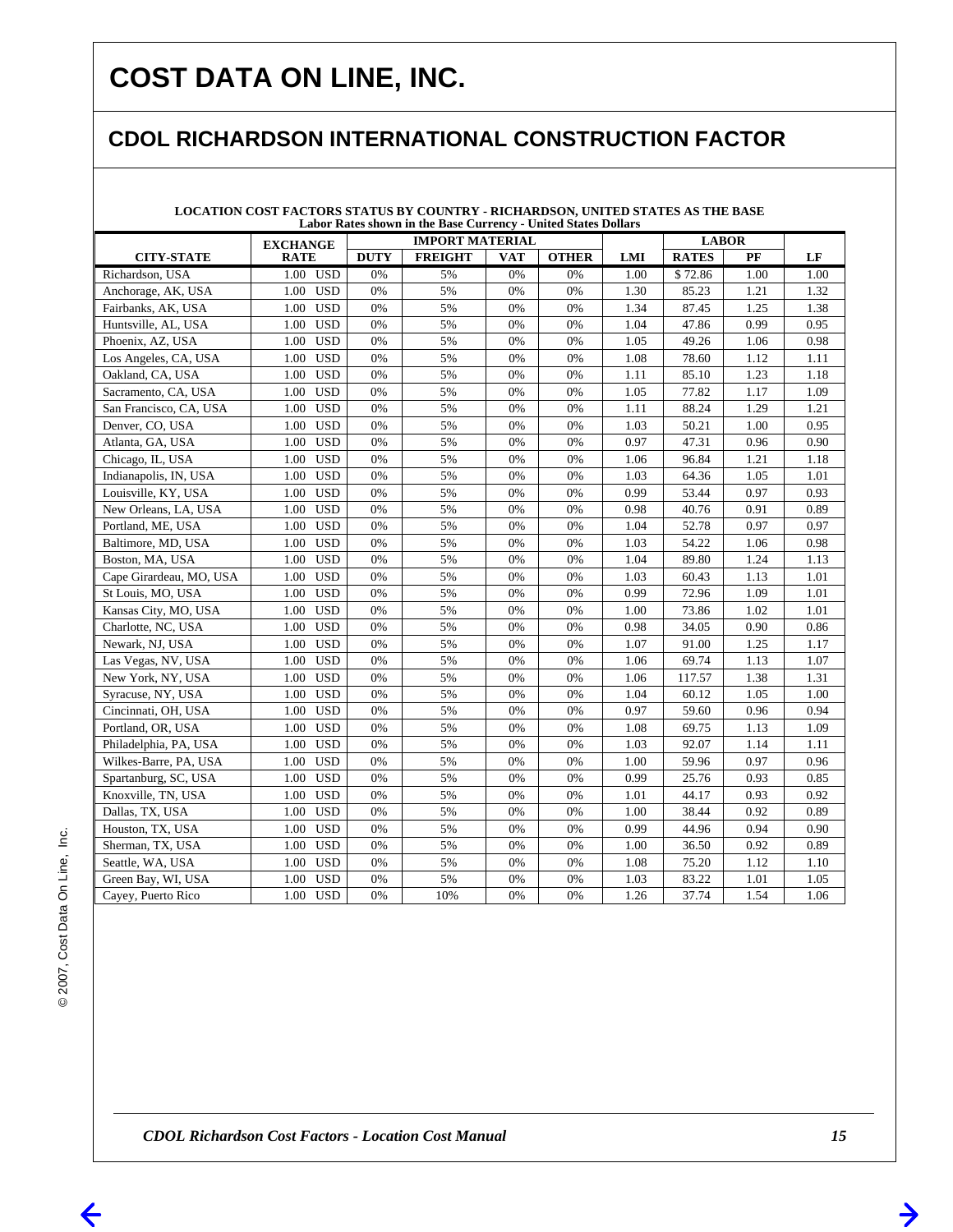#### **CDOL RICHARDSON INTERNATIONAL CONSTRUCTION FACTOR**

**LOCATION COST FACTORS STATUS BY COUNTRY - RICHARDSON, UNITED STATES AS THE BASE**

|                                            | Labor Rates shown in the Base Currency - United States Dollars<br><b>IMPORT MATERIAL</b> |             |                |     |              |      | <b>LABOR</b> |      |      |     |
|--------------------------------------------|------------------------------------------------------------------------------------------|-------------|----------------|-----|--------------|------|--------------|------|------|-----|
|                                            | <b>EXCHANGE</b>                                                                          |             |                |     |              |      |              |      |      |     |
| <b>CITY-STATE</b>                          | <b>RATE</b>                                                                              | <b>DUTY</b> | <b>FREIGHT</b> | VAT | <b>OTHER</b> | LMI  | <b>RATES</b> | PF   | LF   |     |
| Melbourne, Australia                       | 1.20 AUD                                                                                 | 20%         | 21%            | 0%  | 0%           | 1.20 | \$57.70      | 1.20 | 1.18 |     |
| Perth, Australia                           | 1.20 AUD                                                                                 | 20%         | 18%            | 0%  | 0%           | 1.20 | 50.87        | 1.20 | 1.15 |     |
| Sydney, Australia                          | 1.20 AUD                                                                                 | 20%         | 21%            | 0%  | 0%           | 1.20 | 59.68        | 1.20 | 1.19 |     |
| Beijing, China                             | 7.52 CNY                                                                                 | 8%          | 23%            | 17% | 10%          | 0.80 | 12.13        | 2.25 | 0.95 |     |
| Guangzhou, China                           | 7.52 CNY                                                                                 | 8%          | 21%            | 17% | 10%          | 0.70 | 10.78        | 2.20 | 0.88 |     |
| Shanghai, China                            | 7.52 CNY                                                                                 | 8%          | 24%            | 17% | 10%          | 0.80 | 12.32        | 2.25 | 0.95 |     |
| Bhopal, India                              | 40.51<br><b>INR</b>                                                                      | 50%         | 27%            | 0%  | 0%           | 1.10 | 4.23         | 3.00 | 1.02 |     |
| Bombay, India                              | 40.51<br><b>INR</b>                                                                      | 50%         | 27%            | 0%  | 0%           | 1.10 | 4.23         | 3.00 | 1.02 |     |
| Jakarta, Indonesia                         | 9,235<br><b>IDR</b>                                                                      | 10%         | 21%            | 0%  | 0%           | 1.30 | 9.16         | 2.25 | 1.09 | (1) |
| Kobe, Japan                                | 115<br><b>JYY</b>                                                                        | 7%          | 21%            | 0%  | 3%           | 1.40 | 51.53        | 1.10 | 1.26 |     |
| Tokyo, Japan                               | 115<br><b>JYY</b>                                                                        | 7%          | 21%            | 0%  | 3%           | 1.40 | 51.53        | 1.10 | 1.26 |     |
| Kuantan, Malaysia                          | 3.47<br><b>MYR</b>                                                                       | 5%          | 21%            | 0%  | 0%           | 1.40 | 14.68        | 2.40 | 1.14 |     |
| Manila, Philippines                        | 46.01<br><b>OMR</b>                                                                      | 20%         | 21%            | 0%  | 0%           | 1.40 | 5.94         | 3.00 | 1.17 |     |
| Singapore, Singapore                       | SGD<br>1.52                                                                              | 0%          | 21%            | 0%  | 0%           | 1.30 | 20.49        | 1.30 | 1.08 |     |
| Seoul, South Korea                         | 930 KRW                                                                                  | 8%          | 21%            | 0%  | 12%          | 0.85 | 33.71        | 1.90 | 1.06 |     |
| Taipei, Taiwan                             | <b>TWD</b><br>33.03                                                                      | 12%         | 21%            | 0%  | 7%           | 0.80 | 15.18        | 1.80 | 0.87 |     |
| Samutprakam, Thailand                      | 31.94<br><b>THB</b>                                                                      | 33%         | 21%            | 0%  | 0%           | 1.35 | 9.08         | 2.90 | 1.22 |     |
| Binh Duong, Vietnam                        | 15,956<br><b>VDG</b>                                                                     | 12%         | 21%            | 0%  | 15%          | 0.95 | 8.00         | 2.50 | 1.05 |     |
| Calgary, Alberta, Canada                   | 1.03<br>CAD                                                                              | 3%          | 8%             | 7%  | 0%           | 1.00 | 83.41        | 1.10 | 1.06 |     |
| Montreal, Ontario, Canada                  | 1.03 CAD                                                                                 | 3%          | 8%             | 7%  | 7%           | 1.00 | 67.68        | 1.20 | 1.05 |     |
| Toronto, BC, Canada                        | 1.03 CAD                                                                                 | 3%          | 8%             | 7%  | 7%           | 1.00 | 86.29        | 1.20 | 1.12 |     |
| Vancouver, BC, Canada                      | 1.03 CAD                                                                                 | 3%          | 8%             | 7%  | 7%           | 1.00 | 81.67        | 1.20 | 1.10 |     |
| Windsor, Ontario, canada                   | CAD<br>1.03                                                                              | 3%          | 8%             | 7%  | 7%           | 1.00 | 82.43        | 1.20 | 1.11 |     |
| Winnipeg, Manitoba, Canada                 | 1.03<br>CAD                                                                              | 3%          | 8%             | 7%  | 7%           | 1.00 | 79.23        | 1.20 | 1.09 |     |
| Mexico City, Mexico                        | 11.40 MXP                                                                                | 15%         | 8%             | 0%  | 0%           | 1.25 | 5.58         | 1.70 | 1.01 |     |
| October 6th City, Egypt                    | 5.58<br>EGP                                                                              | 0%          | 27%            | 0%  | 0%           | 1.20 | 16.56        | 1.75 | 1.08 |     |
| Kuwait City, Kuwait                        | 0.28 KWD                                                                                 | 0%          | 27%            | 0%  | 0%           | 1.20 | 18.03        | 1.75 | 1.09 |     |
| Damman, Saudi Arabia                       | SAR<br>3.75                                                                              | 0%          | 27%            | 0%  | 0%           | 1.20 | 8.09         | 1.75 | 1.04 |     |
| Jeddah, Saudi Arabia                       | 3.75<br><b>SAR</b>                                                                       | 0%          | 27%            | 0%  | 0%           | 1.20 | 8.09         | 1.75 | 1.04 |     |
| Gebze, Turkey                              | 1.27<br>TRL                                                                              | 17%         | 27%            | 0%  | 0%           | 0.90 | 6.82         | 2.70 | 0.84 |     |
| Abu Dhabi, U.A.E.                          | 3.67<br><b>AED</b>                                                                       | 5%          | 27%            | 0%  | 0%           | 1.20 | 12.10        | 1.75 | 1.08 |     |
| Buenos Aires, Argentina                    | 3.14<br><b>ARS</b>                                                                       | 18%         | 16%            | 30% | 0%           | 1.25 | 11.66        | 2.00 | 1.12 | (1) |
| Rio de Janeiro, Brazil                     | 1.92<br><b>BRL</b>                                                                       | 50%         | 16%            | 0%  | 0%           | 1.15 | 19.89        | 1.70 | 1.08 | (1) |
| Medellin, Colombia                         | 2,753<br><b>COP</b>                                                                      | 20%         | 16%            | 0%  | 0%           | 1.10 | 13.09        | 1.75 | 1.04 |     |
| Guatemala City, Guatemala                  | 7.54<br><b>GTQ</b>                                                                       | 15%         | 16%            | 0%  | 0%           | 1.30 | 9.77         | 2.00 | 1.10 |     |
| Lima, Peru                                 | 3.09<br>SOL                                                                              | 35%         | 16%            | 0%  | 0%           | 1.35 | 15.56        | 1.60 | 1.18 |     |
| Caracas, Venezuela                         | 2,146<br><b>VEB</b>                                                                      | 10%         | 16%            | 0%  | 0%           | 1.10 | 15.36        | 1.90 | 1.04 | (1) |
| Brussels, Belgium                          | 0.72 EUR                                                                                 | 0%          | 16%            | 17% | 0%           | 1.25 | 43.53        | 1.50 | 1.19 |     |
| Paris, France                              | 0.72<br><b>EUR</b>                                                                       | 5%          | 16%            | 17% | 0%           | 1.20 | 45.34        | 1.20 | 1.13 |     |
| Frankfurt, Germany                         | 0.72 EUR                                                                                 | 5%          | 19%            | 17% | 0%           | 1.15 | 54.56        | 1.10 | 1.10 |     |
| Dublin, Ireland                            | 0.72 EUR                                                                                 | 0%          | 16%            | 17% | 0%           | 1.40 | 44.03        | 1.70 | 1.30 |     |
| Milan, Italy                               | 0.72 EUR                                                                                 | 0%          | 21%            | 17% | 0%           | 1.15 | 37.83        | 1.80 | 1.20 |     |
| Amsterdam, Netherlands                     | 0.72<br><b>EUR</b>                                                                       | 5%          | 19%            | 17% | 0%           | 1.15 | 81.44        | 1.15 | 1.20 |     |
| Warsaw, Poland                             | 2.74<br><b>PLN</b>                                                                       | 10%         | 21%            | 22% | 0%           | 0.80 | 21.23        | 1.70 | 0.96 |     |
| Moscow, Russia                             | 25.40 RUB                                                                                | 45%         | 37%            |     | 0%           |      |              |      |      |     |
|                                            |                                                                                          |             |                | 0%  |              | 1.45 | 8.06         | 2.50 | 1.47 | (1) |
| Barcelona, Spain<br>London, United Kingdom | 0.72 EUR                                                                                 | 0%          | 16%            | 17% | 0%           | 1.20 | 43.53        | 1.20 | 1.12 |     |
|                                            | 0.49 GBP                                                                                 | 0%          | 16%            | 17% | 0%           | 1.20 | 111.71       | 1.30 | 1.38 |     |
| El Hassania, Morocco                       | 8.06 MAD                                                                                 | 10%         | 27%            | 0%  | 0%           | 1.40 | 12.78        | 2.00 | 1.15 |     |
| Ibadan, Nigeria                            | 124 NGN                                                                                  | 5%          | 27%            | 0%  | 0%           | 1.35 | 18.45        | 2.75 | 1.21 |     |
| Johannesburg, South Africa                 | 7.12 ZAR                                                                                 | 0%          | 27%            | 0%  | 0%           | 1.10 | 31.62        | 1.70 | 1.09 |     |

NOTES: (1)Indonesia, Russia, Brazil, Argentina and Venezuela - Rate of exchange and inflation volatile - USE WITH CARE.

 *16*

 $\rightarrow$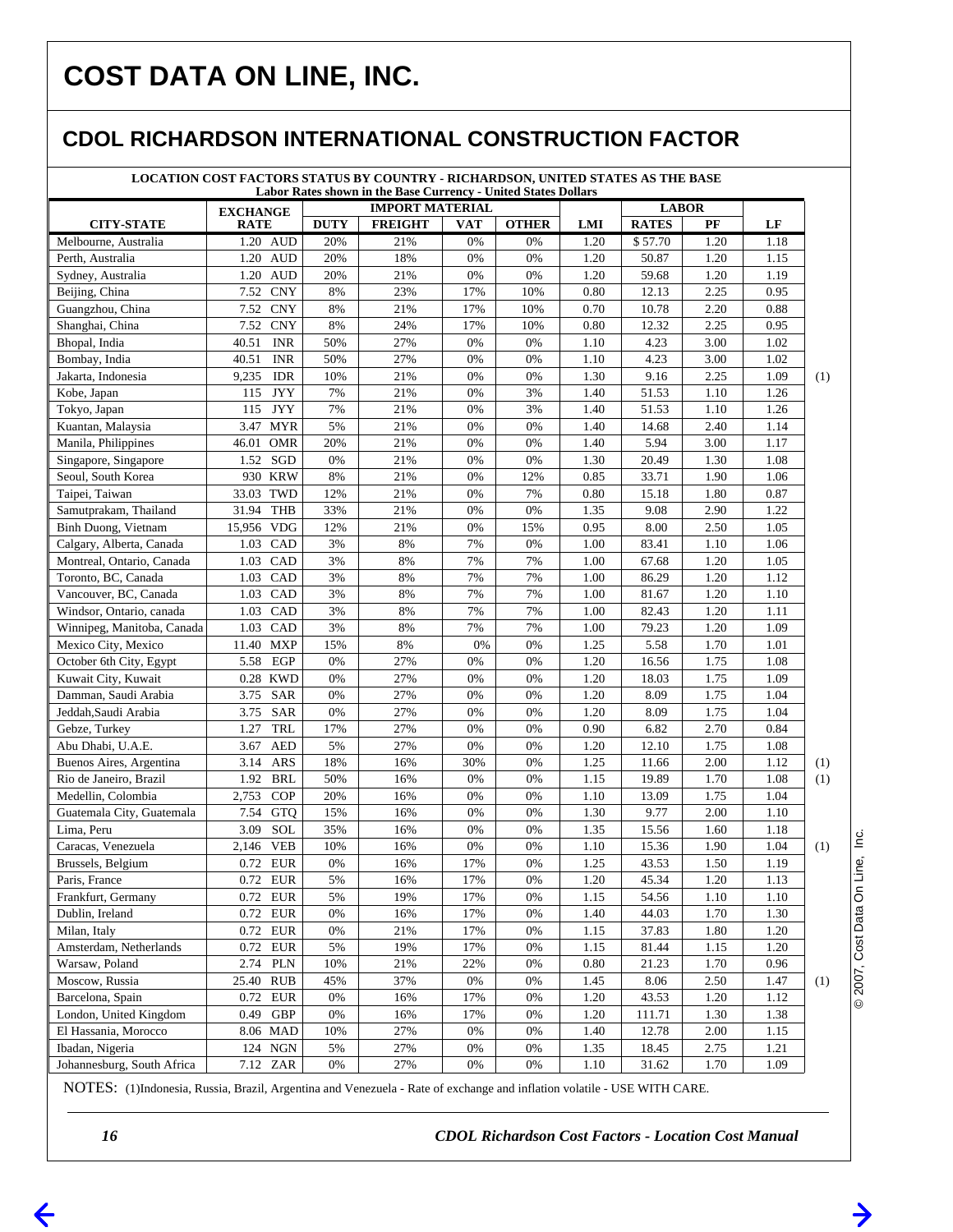

# **Richardson Process Plant Construction Cost Estimating Standards**™

Richardson™'s 4,000 page, Process Plant Construction Cost Estimating Standards (PPCES) is available on CD-ROM in Adobe Acrobat PDF file only (read or print only and non-database) and on line at CostDataOnLine.com. PPCES offers the complete and current cost estimating standards for Chemical Plants, Manufacturing Facilities, Solids Processing, Water Treatment Plants and General Construction.

This is the single most comprehensive and accurate estimating standard available for the process industry, and presents a systematic takeoff and change order procedure so that estimates can be made accurately and quickly. This system gives you man hours, material costs with developed composite unit prices as well as the detailed line item data.

The PPCES contain extensive, detailed illustrated information covering Site work, Concrete, Masonry, Structural Steel, Carpentry, Architectural Features, Specialties, Mechanical and Electrical and Process Equipment. Nearly 20,000 "Rapids" are included. Combining your experience and judgment with the guidance our modifier notes provide, you will use Richardson's "Rapids" to complete your estimating tasks in less time – and with greater confidence.

# Richardson Database Product

Richardson Database is available for many third party software estimating systems. Our partners include **Aspen Technology's Kbase™**, **Sage Software's Timberline**, **US Cost's Success Estimator**, **WinEstimator**, and **Ares's Prism**. For more information on this product contact us or one of our partners for more details.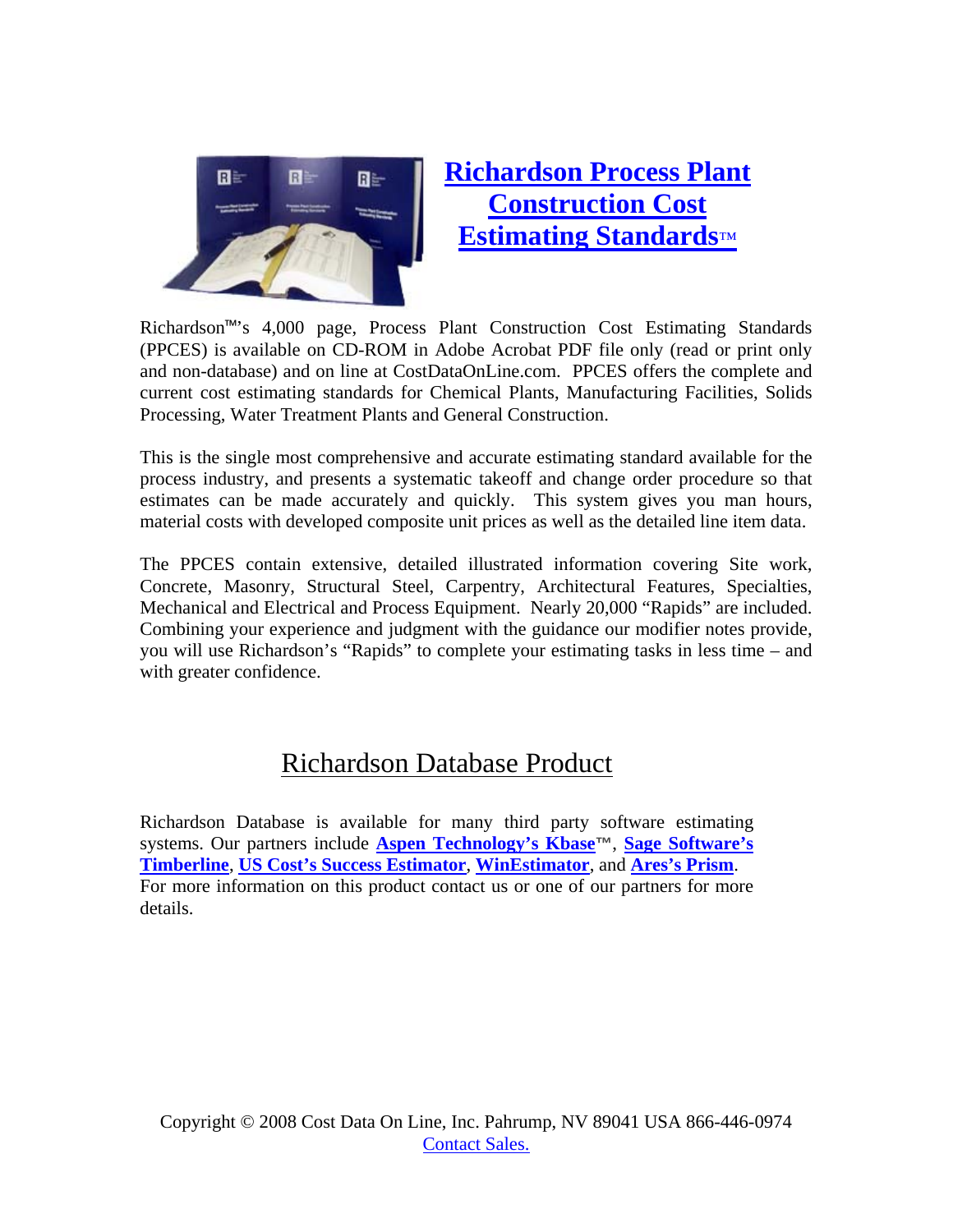

# **CostDataOnLine.com**

CostDataOnLine.com would like to introduce you to Richardson™ Dynamic Data the next step in the evolution of the Richardson™ Process Standards. We provide an online parametric interface to the Richardson™ Process Standards database. The data presented is dynamically adjusted for the city in which the work is being preformed. The database is continually updated with the latest labor and material pricing. The Richardson™ standards in PDF format will continue to be adjusted to reflect possible cost changes during the life of the document. Richardson™ Dynamic Data reflects current market conditions and is not adjusted to take into account future market changes. Within CostDataOnline.com you will also find a comprehensive picture of the labor market for the 120 cities we currently support. Information related to weather, transportation and the city is also present.



# **Richardson International Construction Factors Manual™**

Richardson™'s 900 page International Construction Factors Manual (ICFM) is available in CD-ROM version only (non-database). ICFM contains valuable data on 56 major cities within 34 countries.

We have included a vast amount of information on the structure of the Governments, Economies, Taxes, Foreign Business Relations, Customs & Holidays, Employment Laws, Unemployment Rates, Weather, Geography, Crew and Wage Rates, Labor Productivity Factors, Shipping Costs, Trade Regulations, Environmental Issues and Import Duties.

Copyright © 2008 Cost Data On Line, Inc. Pahrump, NV 89041 USA 866-446-0974 Contact Sales.